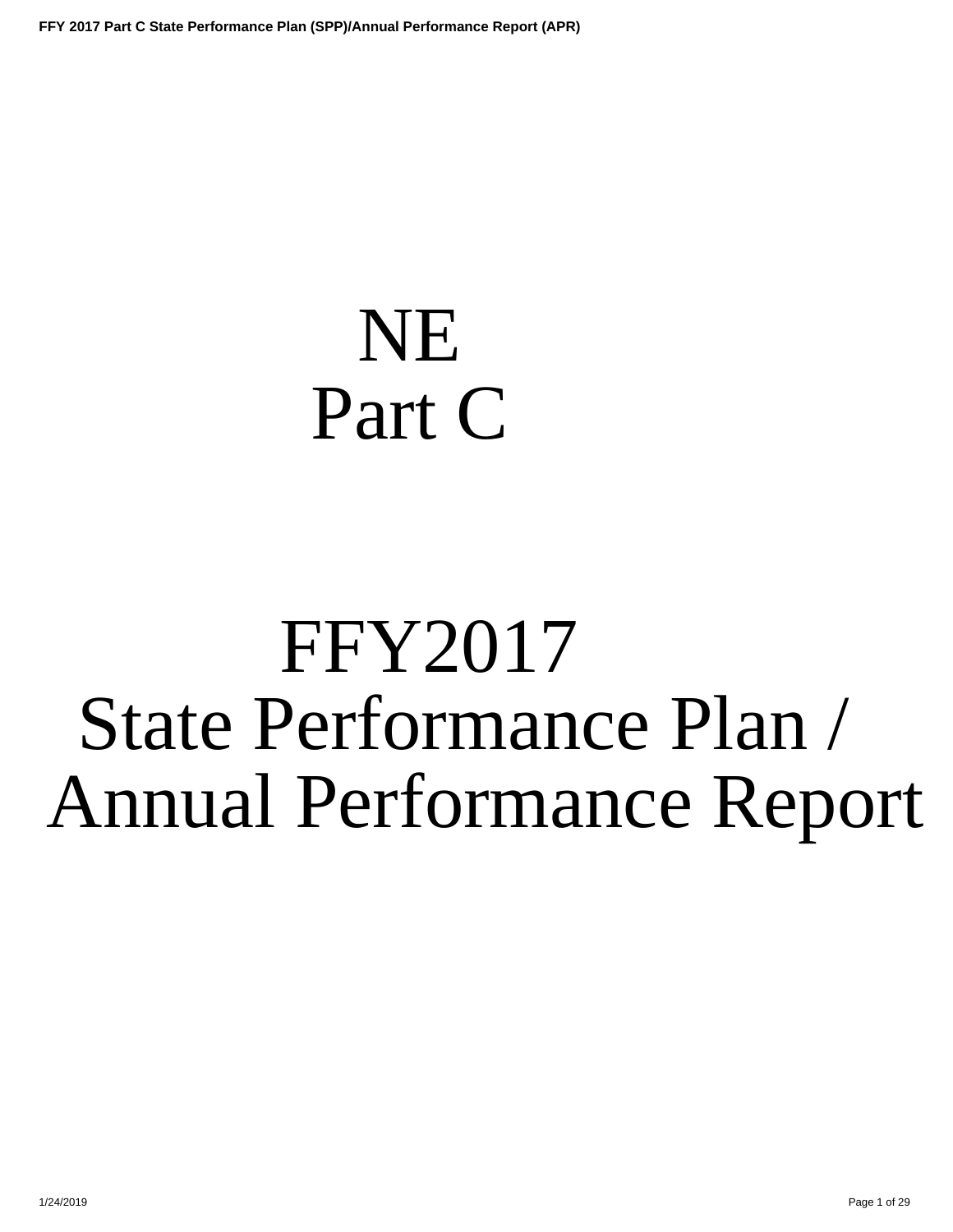# **Introduction to the State Performance Plan (SPP)/Annual Performance Report (APR) FFY 2017 Part C State Performance Plan (SPP)/Annual Performance Report (APR)**

| <b>Executive Summary:</b> |                  |                    |                      |
|---------------------------|------------------|--------------------|----------------------|
|                           |                  |                    |                      |
|                           |                  |                    |                      |
|                           |                  |                    |                      |
| <b>Attachments</b>        |                  |                    |                      |
|                           | <b>File Name</b> | <b>Uploaded By</b> | <b>Uploaded Date</b> |
| No APR attachments found. |                  |                    |                      |
|                           |                  |                    |                      |

### **General Supervision System:**

The systems that are in place to ensure that IDEA Part C requirements are met, e.g., monitoring systems, dispute resolution systems.

### **Monitoring**

The Individuals with Disabilities Education Act (IDEA) Part C system in Nebraska, known as the Early Development Network (EDN), is co-administered by the Nebraska Department of Education (NDE), Office of Special Education and the Nebraska Department of Health and Human Services (DHHS), Division of Medicaid and Long-term Care (aka "Co-Lead Agencies" or "the Co-Leads"). Per the Nebraska Early Intervention Act, these 2 agencies are responsible for the planning, implementation, and administration of the federal Early Intervention Services System and the Nebraska Early Intervention Act. Additionally, the Nebraska Early Intervention Act requires interagency Planning Region Teams (PRT's) to be responsible for assisting in the planning and implementation of the Early Intervention Act in each local community or region. The IDEA Part C regulations require the Nebraska Part C Co-Lead Agencies to monitor local Early Intervention Programs on the implementation of early intervention regulations outlined in NDE 92 NAC 52 (Rule 52) and DHHS 480 NAC 3.

Each of the 29 PRT's is an interagency coordinating council made up of local schools, health and human service agencies, community agencies, Head Start, families, and others who provide early intervention services. Each PRT covers a specific geographic area of the state and is responsible for implementation of an interagency system of services in the region. The EDN Services Coordination agency within the PRT assumes the responsibility for delivery of the entitlement of services coordination in the region. The EDN Services Coordination agency may be the same agency selected by the PRT as the lead agency, but in many cases, these are two separate agencies working collaboratively to provide early intervention services in the region.

The Nebraska Part C Co-Lead Monitoring process gathers data from multiple sources, analyzes results, identifies gaps with Part C services, rates PRT performance, and stimulates the development of improvement activities for the PRT. The monitoring process relies on multiple sources of data to gauge the effectiveness of early intervention supports and services for infants and toddlers with disabilities and their families. Nebraska has deve monitoring procedures which require PRT's to be reviewed at least once every three (3) years for implementation of the requirements under Part C of IDEA. The Nebraska Part C Co-Lead Agencies review a variety of data sources to document each PRT's compliance with NDE 92 NAC 52 (Rule 52) and DHHS 480 NAC 3, including:

1. IFSP File Review

- 2. Completion of prior Corrective Action Plans;
- 3. Policies and Procedures Review;
- 4. Forms Review;
- 5. Review of results from mediations, complaint and due process reports; and
- 6. Review of supporting data from sources such as PRT child count, Referral vs. Verification Data, Referral Sources, CAPTA, and Performance Reports for the last 3 years.

### **The steps in the monitoring process include:**

Step One: The Part C Co-Leads schedule the monitoring plan for the upcoming year. The monitoring team is composed of the Part C Co-Coordinators and additional NDE and DHHS staff to assist in the Monitoring process. The PRT Lead Agency receives the Notification letter informing the PRT of the scheduled date of the upcoming Part C Monitoring.

The Part C Monitoring Team meets with the PRT members to discuss the various components of the monitoring process, including IFSP file reviews, correction of noncompliance, verification of correction of noncompliance, how information generated from the monitoring activities will be incorporated into the Corrective Action Plan (CAP) and PRT Improvement planning process to improve results for infants/toddlers with disabilities and their families.

**Step Two:** The Part C Monitoring Team reviews the PRT's early intervention process, including the following components:

· Forms used by the PRT to document the implementation of 92 NAC 52 and 480 NAC 3

· IFSP Files

· PRT Policies, Procedures and Practices

· Review of any complaints filed and investigated by the Co-Lead Agencies pursuant to 92 NAC 52 and 480 NAC 3

· Review of any due process findings issued pursuant to 92 NAC 55

· Review of the timely correction of any noncompliance identified during the previous monitoring cycle

· Issues identified as part of previous fiscal review or sub-recipient fiscal reviews

Step Three: The Part C Monitoring Team conducts the Focused Onsite PRT Exit Conference. The result of the PRT monitoring is shared with the PRT members. This visit allows an opportunity for clarification or submission of evidence to determine whether or not compliance was met.

Step Four: The Part C Co-Leads provide written notification of Findings to the PRT. The PRT must submit a CAP within 45 days to the Part C Co-Leads. Upon submission of the PRT's CAP, the Part C Co-Leads will give approval in writing.

### **Step Five:** Verification of Correction of Noncompliance and Closeout of Monitoring Process. Pursuant to 92 NAC

52-004.02E, all noncompliance must be corrected as soon as possible, and in no case later than one year from the date on which the PRT is notified of a finding of noncompliance. For all individual instances of noncompliance that can be corrected, the PRT must immediately correct and submit evidence of correction to the Part C Co-Leads, who will document the receipt of evidence of the individual correction. The Closeout Letter will be completed by Part C Co-Leads following the completion of the verification activities and the final report. This Closeout Letter is a clear statement by the Part C Co-Leads that the PRT has corrected the areas of noncompliance previo identified, has successfully completed the CAP, and the PRT is now in full compliance with IDEA Part C Regulations, NDE 92 NAC 52, and DHHS 480 NAC 3.

### **Dispute Resolution**

**Complaints**

The NDE Complaint Investigator will complete the complaint process as identified in 92 NAC 51-009.11, meeting the appropriate timelines. All correspondence to the complainants is completed by the Complaint Investigator. If any noncompliance is identified, the agency will be contacted and required to complete a CAP, and the Complaint Investigator will send the Closeout Letter.

### **Due Process Hearings**

The NDE Legal Office provides guidance to Parents, etc., on completing the Dispute Resolution element of the due process hearing in accordance with 92 NAC 51-009.13. Other mediation requests are handled through the regional Mediation Centers, in accordance with 92 NAC 51-009.12.<br>1/24/2019 1/24/2019 Page 2 of 29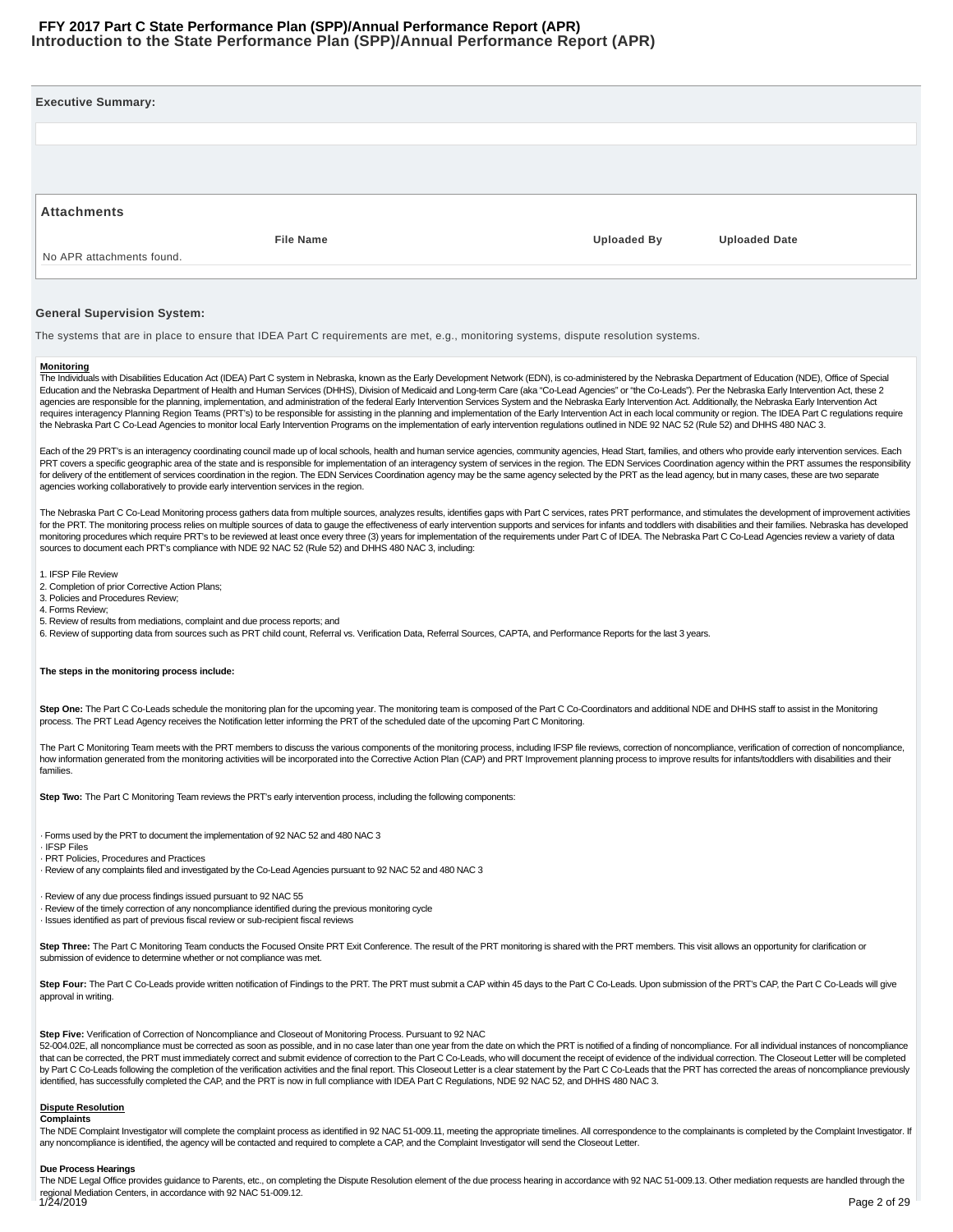Mediation<br>Mediation is an integral part of the complaint and due process procedures. There are six (6) Mediation Centers located regionally throughout the State of Nebraska to provide services to parents, families and scho

## **Provision of a Free Appropriate Public Education (FAPE)**

Since Nebraska is a Birth-mandate state, the Nebraska Department of Education, Office of Special Education works with school districts, service agencies and approved cooperatives to ensure that all infants and toddlers wit disabilities in the State of Nebraska are receiving a free, appropriate public education (FAPE) in their natural environment to the maximum extent appropriate.

### **Timely and Accurate Reporting of Data**

The Nebraska Department of Education, Office of Special Education works with PRT's, school districts, service agencies and approved cooperatives to ensure that all data requirements are met in reporting the data. "Deadlines are Deadlines" is the rule for reporting data on time, and ensuring that the data is accurate and not needing to be returned for further review and revision.

| <b>Attachments</b>        |                  |                    |                      |  |  |  |  |  |
|---------------------------|------------------|--------------------|----------------------|--|--|--|--|--|
|                           | <b>File Name</b> | <b>Uploaded By</b> | <b>Uploaded Date</b> |  |  |  |  |  |
| No APR attachments found. |                  |                    |                      |  |  |  |  |  |

### **Technical Assistance System:**

The mechanisms that the State has in place to ensure the timely delivery of high quality, evidenced based technical assistance and support to early intervention service (EIS) programs.

For several years, the Nebraska Part C Co-Leads-- Department of Education (NDE) and the Department of Health and Human Services (NDHHS), also referred to in Nebraska as the Early Development Network (EDN)—have provided significant training and technical assistance (TA) consistent with evidence-based research in early intervention/early childhood special education (EI/ECSE) and the mission, beliefs and principles promoted by National Early Childhood Technical Assistance Center (NECTAC). Intensive statewide training began in 2001 focusing on the provision of services in natural environments, use of the Primary Service Provider service delivery model, and coaching and teaming practices. In later years, training in the use of the Routines Based Interview (RBI) as a child and family assessment process and writing functional and meaningful child and family outcomes was added. The RBI is an assessment tool that uses the research about how young children learn, i.e. through natural learning opportunities within their family, to facilitate family engagement toward improv child and family outcomes. These training initiatives were provided in large part by Dr. Robin McWilliam of the Siskin Institute in TN, and Dathan Rush and M'Lisa Shelden of the Family Infant Preschool Program in NC-national researchers and presenters on evidence based practices in early intervention-- and were coordinated through the NDE Early Childhood Training Center (ECTC), which continues to be the hub for professional development across all early childhood systems in Nebraska including childcare, Head Start, Part B 619 and Part C. ECTC coordinates a centralized system of professional development opportunities and tracking across settings where young children with disabilities and their families participate. Local Planning Region Teams (PRT) and school districts also access the ECTC with their training requests, which are coordinated regionally by Early Learning Connection coordinators (ELCs). The ELCs are responsible for ensuring professional development opportunities are provided to meet state and federal requirements for all early care and education professionals within their region and are ultimately part of the ECTC system.

Although many of our state's efforts are now primarily related to the RDA work, Nebraska has additional ongoing training efforts that peripherally impact the State Identified Measureable Result (SIMR) as well. These traini efforts include: Special Care which focuses on child care providers who care for children with disabilities; Early Learning Guidelines trainings which provide information about developmentally appropriate practices across domains in inclusive settings; Teaching Pyramid; CAPTA-related trainings to child welfare, court and EI personnel; and Circle of Security training – all of which are supported through collaboration with multiple state and private agencies - Nebraska Children and Families Foundation, Nebraska Department of Health and Human Services, Nebraska Head Start State Collaboration Office, University of Nebraska's Center for Children, Families and the Law, University of Nebraska's Munroe Meyer Institute, Higher Education partners at the University of Nebraska Lincoln and Omaha, and the Nebraska Infant Mental Health Association.

The Parent Training & Information center (PTI) is a family partner to the EDN Co-Leads and provides numerous training activities for families, services coordinators and service providers as well as PRT members. Family representatives have the opportunity to influence training and TA activities both at the state and local levels by participating in planning sessions and through the provision of feedback. Trainings offered to families inc about EDN, IFSP and IEP training, and Rebuilding Dreams which addresses family grief at learning that their child has a disability. Families can also call PTI at any time to receive individual TA.

Beginning in 2012, after spending several years using 3 different child assessment tools to collect data for the federal child outcomes (in Nebraska this is referred to as "Results Matter"), Nebraska moved to a single assessment tool, Teaching Strategies GOLD. Currently, annual Basic GOLD training for new teachers and new administrators is offered in rotating locations so as to provide access for new staff including early intervention providers as part of the broader early care and education system. The Teaching Strategies GOLD trainings include instruction in use of the on-line system for data collection and the ELCs are responsible for coordinating an individual TA needs within their regions.

Nebraska has spent considerable energy building an "internal" support structure—necessary if we are to move innovative practices and programs from initial training to full implementation. This effort began sincerely in 200 when two Nebraska practitioners attended the Siskin National Routines Based Interview (RBI) training institute in Chattanooga, TN to become nationally certified interviewers. Building infrastructure from the top down, the C Co-Lead Coordinators and the Part B 619 Coordinator, along with the two newly certified RBI trainers formed a State level implementation team. Using the RBI as the first of Nebraska's "usable interventions", the state began to pilot a statewide implementation plan of training and TA for the RBI as well as other evidence based practices. Over the next 4 years, an additional sixteen service providers and services coordinators attended the Siskin Institute with the intent of strategically placing certified RBI trainers geographically across the state.

Simultaneously, over these same 4 years, the ECTC coordinated professional development opportunities, funded by NDE/DHHS, to address evidence-based practices directly impacted by use of the RBI, e.g. Support Based Home Visits, Integrated Service Delivery, and Collaborative Consultation with Childcare. Professional development opportunities and TA have been facilitated through the use of the Nebraska Team Self-Assessment Tool—Implementing Evidence-Based Practices in Natural and Inclusive Environments for Children Birth to 3. This tool was adapted from the original work of Robin McWilliam. The Nebraska version was piloted with 10 teams from across the state who came together to reach consensus about priority practices needing ongoing TA. Based on this initial work, these ten teams became our state's first local implementation teams. The statewide coordinators provide TA to support the work of these teams through biannual conference calls and assistance.

Because use of the RBI impacts the overall EI process, the focus of the stakeholder groups and our professional development/TA expanded to include evidence based practices beyond child and family assessment. Using the implementation science research, the state leadership team developed an implementation plan aimed at bringing other EI teams from across the state (both Educational Service Unit and school district based teams) on board. In order to sustain the work already begun, the leadership team looked to the RBI trainers and coaches on these stakeholder teams to be not only leaders within their programs, or PRT, but to assist the state level team in planning for new EI teams. The team self-assessments, facilitated by one or both of the two statewide consultants, became a pre-requisite for targeted TA to new teams and results in a direct communication link back to the state level team regarding implementation problems, issues or challenges. RBI trainer/coach conference calls scheduled along with the existing stakeholder calls has allowed for the development of an RBI statewide fidelity process as well as specific planning for ongoing training and TA.

The Early Development Network (EDN) website provides access for service providers, administrators, services coordinators, planning region teams and families to all things Part C related including regulations, guidelines, examples and samples from local PRTs, and training announcements. The site also connects to on-line training modules which have been developed over the past 3 years to address such foundational topics as the development of quality IFSPs, home visitation principles, Medicaid waiver, services coordination and pre-service training for new services coordinators. Additionally, because of the ongoing work with the RBI, a website focusing on evidence based practices for service providers, services coordinators and administrators was launched three years ago. This site is organized around the aforementioned EI team self-assessment tool to allow users just-in-time, informational, one-pagers highlighting a description of each practice, its basis in regulation and/or research, and on-line tools to use.

New EDN services coordinators are required to complete online services coordination training. Additional online training available to all services coordinators, service providers and Part C supervisors, includes "Orientati to the Early Development Network in Nebraska," "Home Visitation Core Principles and Practices", and a website devoted to IFSP development. In addition, the Co-Leads provide TA by request through face to face meetings, conference calls, and webinars. A conference held every other year and hosted by the Co-Leads provides a forum for training on the Part C regulations and offers technical assistance guidance. In addition, the conference provides information related to RDA, including: (1) Nebraska's RDA strategies-the RBI, functional child and family outcomes, and routines based home visits; and (2) the shift in focus from individual EI teams to the Planning Region Teams (PRTs) for both training and evaluation purposes as part of RDA. Also, the Co-Leads have been and will continue to provide targeted training/TA as a result of needs identified via the monitoring process.

Because Nebraska has chosen to implement RBEI within pilot PRTs initially, professional development and TA efforts are being planned on both a micro (pilots) and a macro level (statewide over the next 5 years). Webinars have been developed to provide an overview of the RDA work, introduce the RBI, and provide functional outcome guidance. In addition, there will be RBI and functional outcome training in the local pilot PRT sites. Regional RBEI trainer/coaches have also been developed and will be utilized over the next year to implement data-driven professional development and TA. Over the course of the next 5 years, evaluation procedures will be put in plac for the implementation of the RBI, the functional child and family outcomes and quality home visits. Ongoing feedback to the pilot PRTs regarding evaluation results will be conducted. The results will be used to make adjustments to training and TA initially at the pilot PRT level, but ultimately to the statewide plan to bring the state to "full" implementation.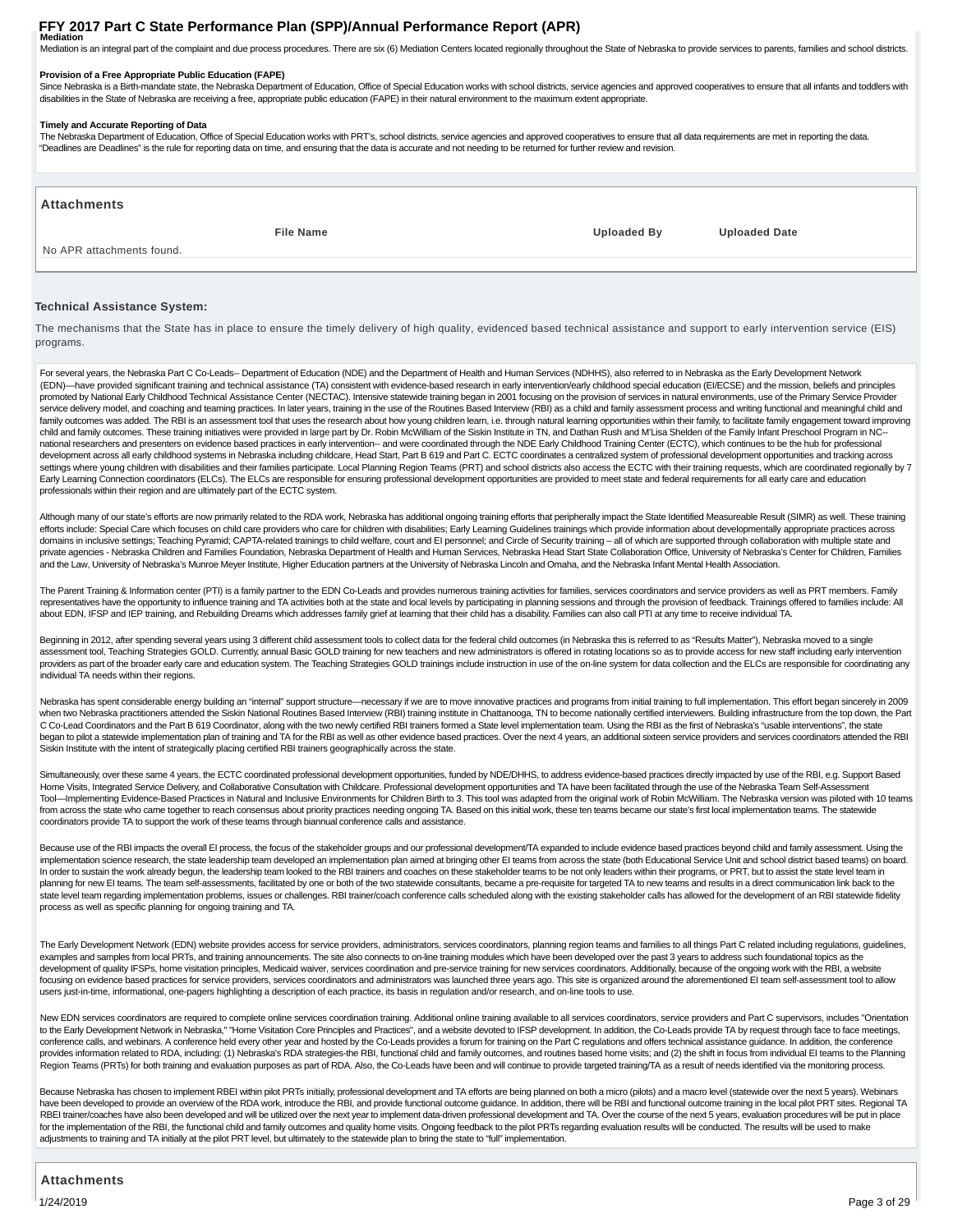|                           | File Name | Uploaded By | <b>Uploaded Date</b> |
|---------------------------|-----------|-------------|----------------------|
| No APR attachments found. |           |             |                      |

# **Professional Development System:**

The mechanisms the State has in place to ensure that service providers are effectively providing services that improve results for infants and toddlers with disabilities and their families.

| See explanation in Techinical Assistance System                                                                                                                                                                                                                                                                                                                                                                                                                                                                                                                                                                                                                                                                                              |                    |                      |
|----------------------------------------------------------------------------------------------------------------------------------------------------------------------------------------------------------------------------------------------------------------------------------------------------------------------------------------------------------------------------------------------------------------------------------------------------------------------------------------------------------------------------------------------------------------------------------------------------------------------------------------------------------------------------------------------------------------------------------------------|--------------------|----------------------|
|                                                                                                                                                                                                                                                                                                                                                                                                                                                                                                                                                                                                                                                                                                                                              |                    |                      |
| <b>Attachments</b>                                                                                                                                                                                                                                                                                                                                                                                                                                                                                                                                                                                                                                                                                                                           |                    |                      |
| <b>File Name</b>                                                                                                                                                                                                                                                                                                                                                                                                                                                                                                                                                                                                                                                                                                                             | Uploaded By        | <b>Uploaded Date</b> |
| No APR attachments found.                                                                                                                                                                                                                                                                                                                                                                                                                                                                                                                                                                                                                                                                                                                    |                    |                      |
|                                                                                                                                                                                                                                                                                                                                                                                                                                                                                                                                                                                                                                                                                                                                              |                    |                      |
| Stakeholder Involvement: sapply this to all Part C results indicators                                                                                                                                                                                                                                                                                                                                                                                                                                                                                                                                                                                                                                                                        |                    |                      |
| The mechanism for soliciting broad stakeholder input on targets in the SPP, including revisions to targets.                                                                                                                                                                                                                                                                                                                                                                                                                                                                                                                                                                                                                                  |                    |                      |
| Stakeholder Involvement: Nebraska regularly seeks input from stakeholders when establishing policy, regulation or implementation strategies. Specific to the development of the State Improvement Plan and Annual<br>Performance Report, Nebraska has established a broad based stakeholder group. The group includes representatives of parents, school district Directors of Special Education, special education staff, early childhood<br>programs, Routines Based Early Intervention (RBEI), higher education, services coordination, Head Start, Health and Human Services, community agencies, early intervention service providers, court system, school<br>psychologists, early childhood special education, and the medical field. |                    |                      |
| This group has met periodically throughout the past year and will continue meeting to establish/review targets and performance as indicated in the SPP/APR and the development and implementation of the State Systemic<br>Improvement Plan (SSIP). Thus far the Stakeholders have reviewed historical data around each of the indicators and established targets for each of the indicators. Additionally, the Stakeholders assisted the Co-leads in<br>establishing the State Identified Measurable Result (SIMR). During 2015 through 2017 the Stakeholders provided guidance and input on Phase II and Phase III activities and evaluation measures of the SSIP.                                                                         |                    |                      |
| In addition to the Stakeholder group established specifically for the purpose of gathering input on the SSIP and SPP/APR, Nebraska also obtains input from the Special Education Advisory Council (SEAC) and the Early<br>Childhood Interagency Coordinating Council (ECICC). These Councils are established pursuant to 34 CFR 300.167 and 34 CFR 303.600 and as such provide for input from a diverse group of stakeholders. The Councils<br>reqularly discuss the SPP/APR and provide input on the targets and strategies contained therein. SEAC and ECICC will continue to be utilized for input on the development of the SSIP and the SIMR.                                                                                           |                    |                      |
| <b>Attachments</b>                                                                                                                                                                                                                                                                                                                                                                                                                                                                                                                                                                                                                                                                                                                           |                    |                      |
| <b>File Name</b>                                                                                                                                                                                                                                                                                                                                                                                                                                                                                                                                                                                                                                                                                                                             | <b>Uploaded By</b> | <b>Uploaded Date</b> |
| No APR attachments found.                                                                                                                                                                                                                                                                                                                                                                                                                                                                                                                                                                                                                                                                                                                    |                    |                      |
|                                                                                                                                                                                                                                                                                                                                                                                                                                                                                                                                                                                                                                                                                                                                              |                    |                      |
|                                                                                                                                                                                                                                                                                                                                                                                                                                                                                                                                                                                                                                                                                                                                              |                    |                      |
| <b>Reporting to the Public:</b>                                                                                                                                                                                                                                                                                                                                                                                                                                                                                                                                                                                                                                                                                                              |                    |                      |
| How and where the State reported to the public on the FFY 2016 performance of each EIS Program or Provider located in the State on the targets in the SPP/APR as soon as<br>practicable, but no later than 120 days following the State's submission of its FFY 2016 APR, as required by 34 CFR §303.702(b)(1)(i)(A); and a description of where, on its Web                                                                                                                                                                                                                                                                                                                                                                                 |                    |                      |
| site, a complete copy of the State's SPP, including any revision if the State has revised the SPP that it submitted with its FFY 2016 APR in 2018, is available.                                                                                                                                                                                                                                                                                                                                                                                                                                                                                                                                                                             |                    |                      |
|                                                                                                                                                                                                                                                                                                                                                                                                                                                                                                                                                                                                                                                                                                                                              |                    |                      |
| Planning Region Team performance on each of the APR indicators is reported each spring on the Early Development Network website. The report can be found at, http://edn.ne.gov/spp/regional-data.html. The Early<br>Development Network website is a site that provides information to the public, families, service providers and the Planning Region Teams on the Early Intervention program in Nebraska. A copy of the state's SPP is also<br>located on the EDN site, http://edn.ne.gov/spp/annual-performance-report.html, as well as on the Nebraska Department of Education, Special Education office website at http://www.education.ne.gov/sped/publicreporting.html.                                                               |                    |                      |
| <b>Attachments</b>                                                                                                                                                                                                                                                                                                                                                                                                                                                                                                                                                                                                                                                                                                                           |                    |                      |
|                                                                                                                                                                                                                                                                                                                                                                                                                                                                                                                                                                                                                                                                                                                                              |                    |                      |
| <b>File Name</b>                                                                                                                                                                                                                                                                                                                                                                                                                                                                                                                                                                                                                                                                                                                             | <b>Uploaded By</b> | <b>Uploaded Date</b> |

No APR attachments found.

**Actions required in FFY 2016 response**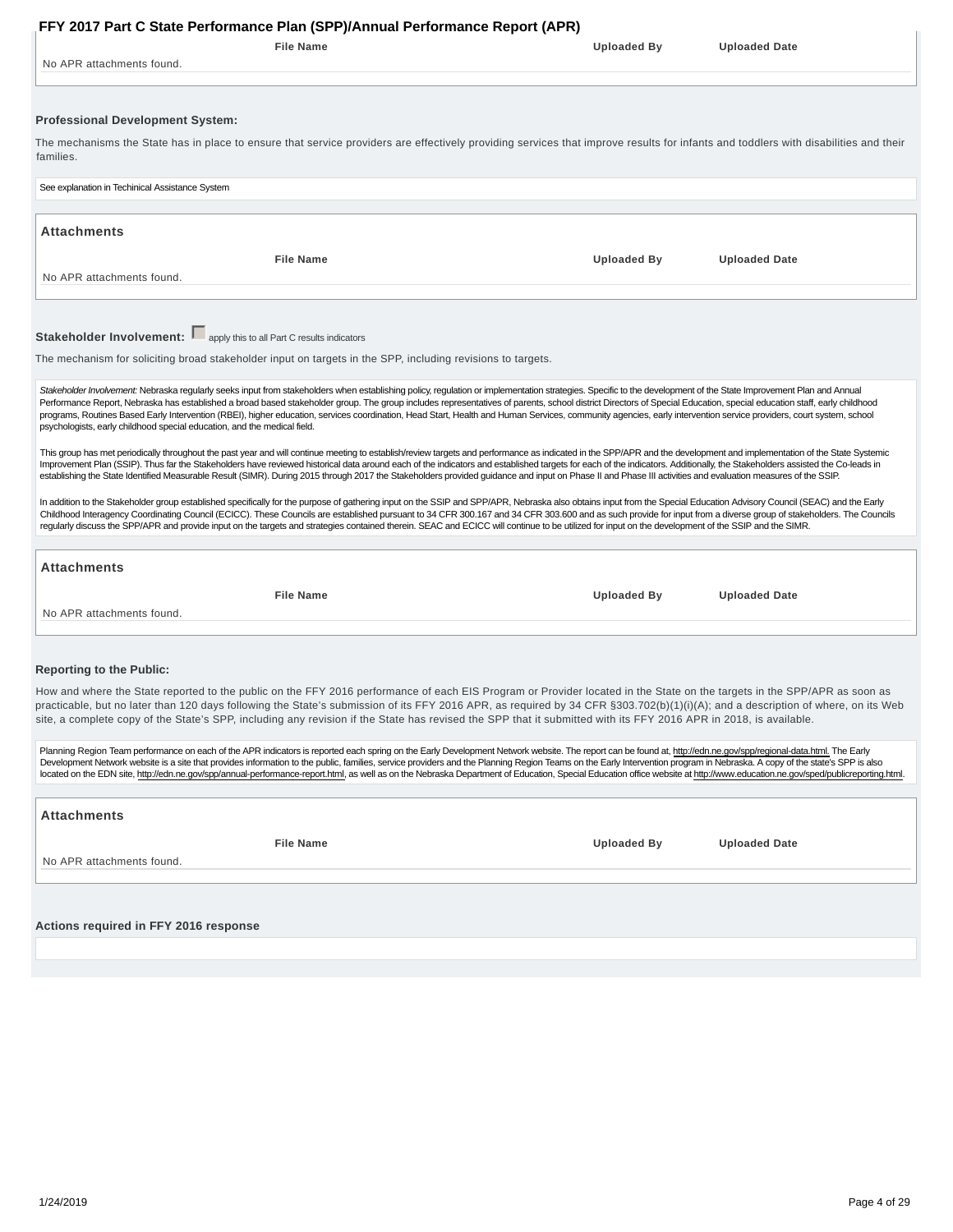# **Indicator 1: Timely provision of services FFY 2017 Part C State Performance Plan (SPP)/Annual Performance Report (APR)**

Monitoring Priority: Early Intervention Services In Natural Environments

**Compliance indicator: Percent of infants and toddlers with Individual Family Service Plans (IFSPs) who receive the early intervention services on their IFSPs in a timely manner.**

### **(20 U.S.C. 1416(a)(3)(A) and 1442)**

| <b>Historical Data</b> |                                                         |        |      |      |      |      |      |      |      |      |      |
|------------------------|---------------------------------------------------------|--------|------|------|------|------|------|------|------|------|------|
| Baseline Data: 2005    |                                                         |        |      |      |      |      |      |      |      |      |      |
| <b>FFY</b>             | 2004                                                    | 2005   | 2006 | 2007 | 2008 | 2009 | 2010 | 2011 | 2012 | 2013 | 2014 |
| Target                 |                                                         |        | 100% | 100% | 100% | 100% | 100% | 100% | 100% | 100% | 100% |
| Data                   |                                                         | 99.43% | 100% | 100% | 100% | 100% | 100% | 100% | 100% | 100% | 100% |
| <b>FFY</b>             | 2015                                                    | 2016   |      |      |      |      |      |      |      |      |      |
| Target                 | 100%                                                    | 100%   |      |      |      |      |      |      |      |      |      |
| Data                   | 98.55%                                                  | 100%   |      |      |      |      |      |      |      |      |      |
|                        | Key: Gray - Data Prior to Baseline<br>Yellow - Baseline |        |      |      |      |      |      |      |      |      |      |

# **FFY 2017 - FFY 2018 Targets**

| <b>TEM</b><br>. | 2017 | 2018 |
|-----------------|------|------|
| Target          | 100% | 100% |

# **FFY 2017 SPP/APR Data**

| Number of infants and toddlers with IFSPs who<br>receive the early intervention services on their IFSPs in<br>a timely manner | Total number of infants and toddlers with IFSPs $^{\prime}$ | <b>FFY 2016</b><br>Data | <b>FFY 2017</b><br>Target | <b>FFY 2017</b><br><b>Data</b> |
|-------------------------------------------------------------------------------------------------------------------------------|-------------------------------------------------------------|-------------------------|---------------------------|--------------------------------|
| 144                                                                                                                           | 144                                                         | 100%                    | 100%                      | 100%                           |

| Number of documented delavs attributable to exceptional family circumstances                                                                                                |  |
|-----------------------------------------------------------------------------------------------------------------------------------------------------------------------------|--|
| This number will be added to the "Number of infants and toddlers with IFSPs who receive their early intervention services on their IFSPs in a timely manner" field above to |  |
| calculate the numerator for this indicator.                                                                                                                                 |  |

Include your State's criteria for "timely" receipt of early intervention services (i.e., the time period from parent consent to when IFSP services are actually initiated). Nebraska's criteria for timely receipt of early intervention services is as soon as possible after the parent consents in writing to the service but not later than 30 days of receipt of parental consent.

**What is the source of the data provided for this indicator?**

*<u>State monitoring</u>* 

 **State database**

**Describe the method used to select EIS programs for monitoring.**

The Nebraska Department of Education (NDE) and Nebraska Department of Health and Human Services (NDHHS), acting as co-lead agencies (the Co-Leads), are responsible for ensuring Part C of the Individuals with Disabilities Education Act (IDEA) is fully implemented for all infants and toddlers with disabilities and their families through the Early Development Network (EDN). The Part C Co-leads monitor the state's 29 Planning Region Teams (PRTs) on a three year cycle. IFSP files and other records maintained by Services Coordinators are reviewed for compliance with IDEA and Medicaid.

The Individualized Family Service Plan (IFSP) checklist file review for Improving Learning for Children with Disabilities (ILCD) gathers data regarding the receipt of early intervention services on IFSPs in a timely manner

In FFY 2017, 10 of the Planning Regions participated in an IFSP file review for a total of 144 files. All 144 files (100%) were in compliance with the IFSP services provided in a timely manner.

# **Actions required in FFY 2016 response**

none

Note: Any actions required in last year's response table that are related to correction of findings should be responded to on the "Correction of Previous Findings of Noncompliance" page of this indicator. If your State's only actions required in last year's response are related to findings of noncompliance, a text field will 1/24/2019 Page 5 of 29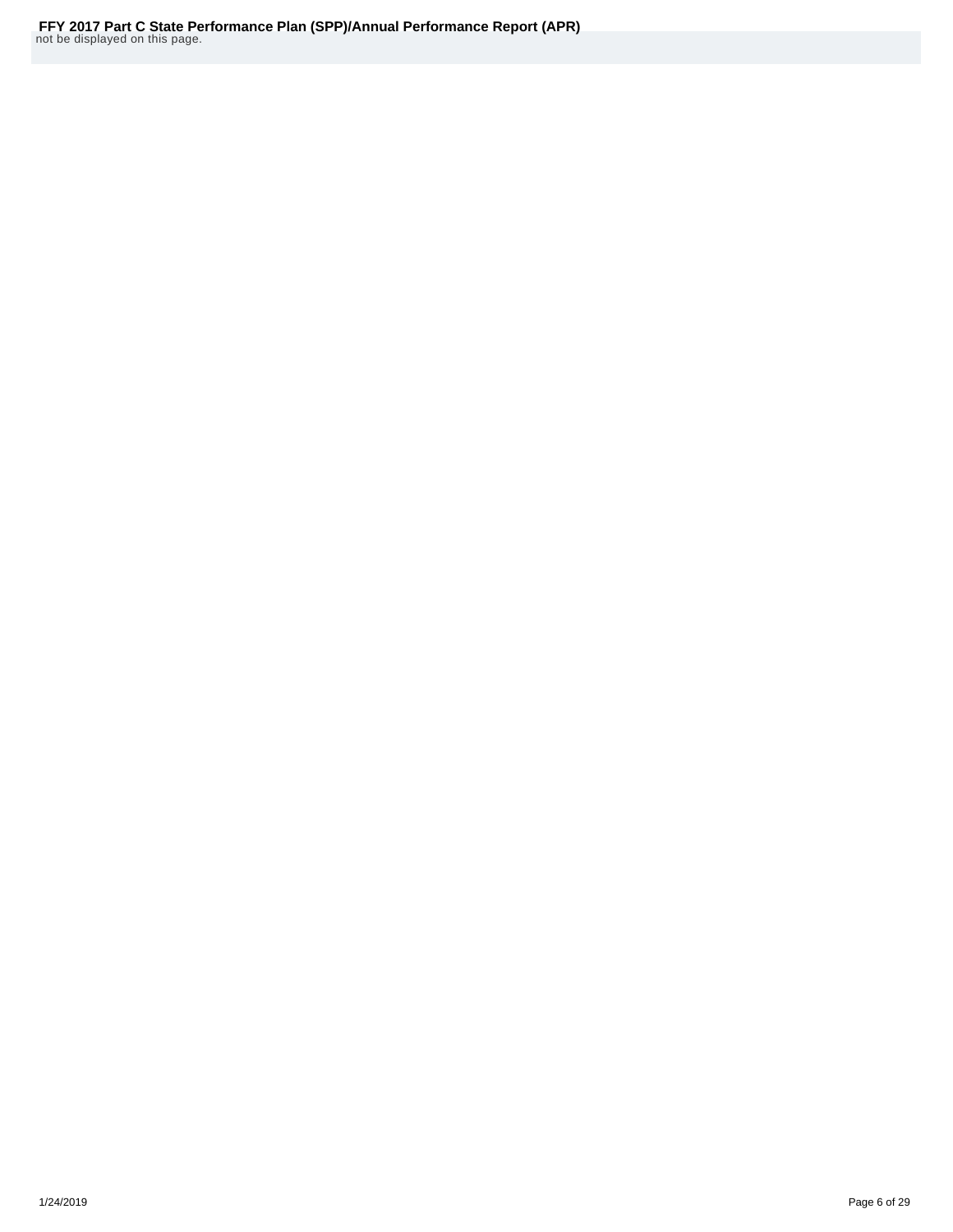# **Indicator 2: Services in Natural Environments FFY 2017 Part C State Performance Plan (SPP)/Annual Performance Report (APR)**

Monitoring Priority: Early Intervention Services In Natural Environments

**Results indicator: Percent of infants and toddlers with IFSPs who primarily receive early intervention services in the home or community-based settings.**

# **(20 U.S.C. 1416(a)(3)(A) and 1442)**

| <b>Historical Data</b><br>Baseline Data: 2005                                            |        |        |        |        |        |        |        |        |        |        |        |
|------------------------------------------------------------------------------------------|--------|--------|--------|--------|--------|--------|--------|--------|--------|--------|--------|
| <b>FFY</b>                                                                               | 2004   | 2005   | 2006   | 2007   | 2008   | 2009   | 2010   | 2011   | 2012   | 2013   | 2014   |
| Target $\geq$                                                                            |        |        | 86.00% | 86.50% | 87.00% | 87.50% | 88.00% | 90.00% | 90.50% | 96.75% | 96.75% |
| Data                                                                                     |        | 91.03% | 99.04% | 96.03% | 92.70% | 95.90% | 96.75% | 97.86% | 97.60% | 98.40% | 98.32% |
| <b>FFY</b>                                                                               | 2015   | 2016   |        |        |        |        |        |        |        |        |        |
| Target $\geq$                                                                            | 97.00% | 97.50% |        |        |        |        |        |        |        |        |        |
| Data                                                                                     | 98.27% | 98.98% |        |        |        |        |        |        |        |        |        |
| $\sqrt{G}$ Gray - Data Prior to Baseline<br>Yellow - Baseline Blue - Data Update<br>Key: |        |        |        |        |        |        |        |        |        |        |        |

# **FFY 2017 - FFY 2018 Targets**

| <b>FFY</b>    | 2017   | 2018   |
|---------------|--------|--------|
| Target $\geq$ | 98.00% | 98.20% |
|               | Key:   |        |

# **Targets: Description of Stakeholder Input**

Please reference Introduction - Description of Stakeholder Involvement.

# **Actions required in FFY 2016 response**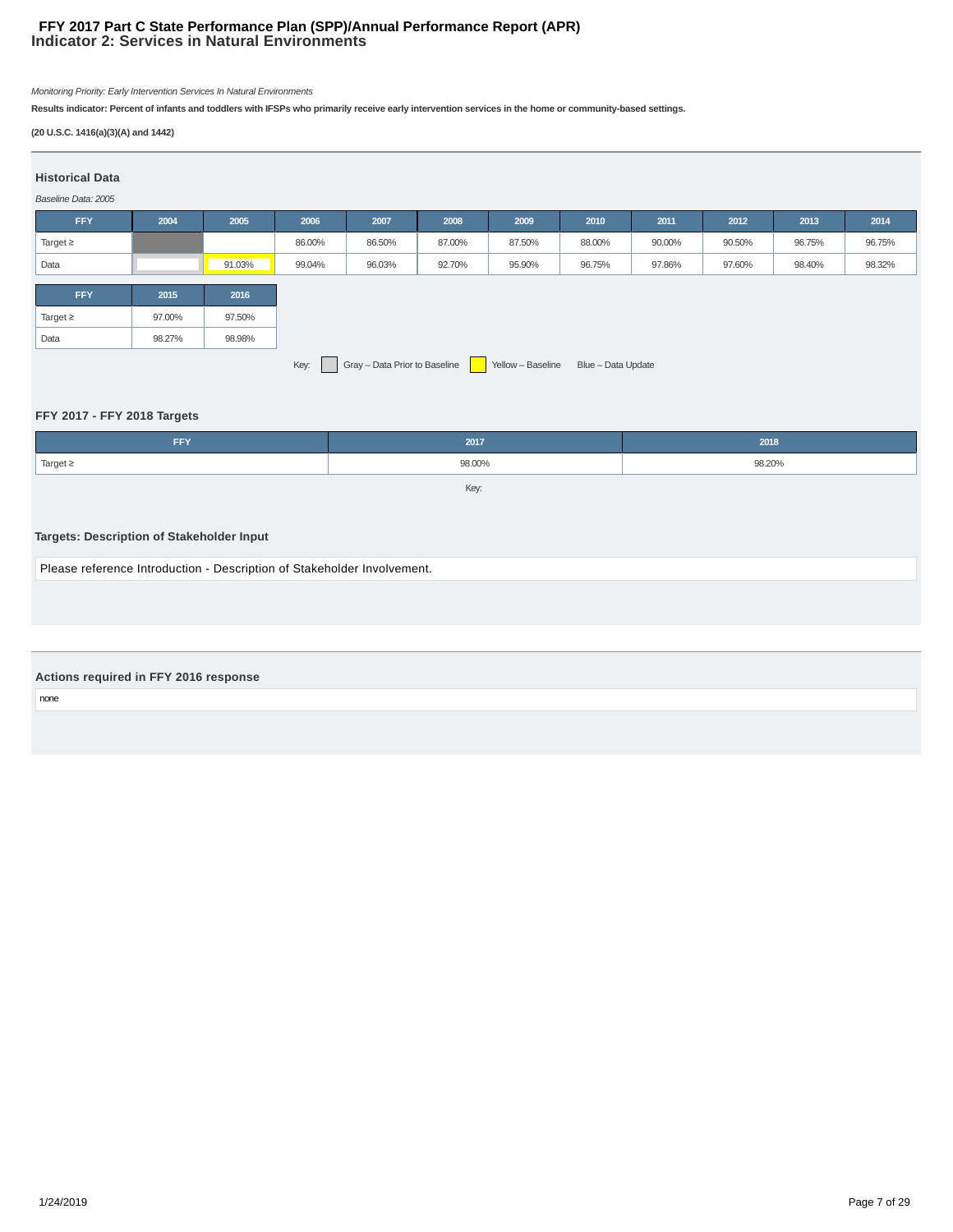# **Indicator 3: Early Childhood Outcomes FFY 2017 Part C State Performance Plan (SPP)/Annual Performance Report (APR)**

Monitoring Priority: Early Intervention Services In Natural Environments

**Results indicator: Percent of infants and toddlers with IFSPs who demonstrate improved:**

- 
- A. Positive social-emotional skills (including social relationships);<br>B. Acquisition and use of knowledge and skills (including early language/ communication); and<br>C. Use of appropriate behaviors to meet their needs.

**(20 U.S.C. 1416(a)(3)(A) and 1442)**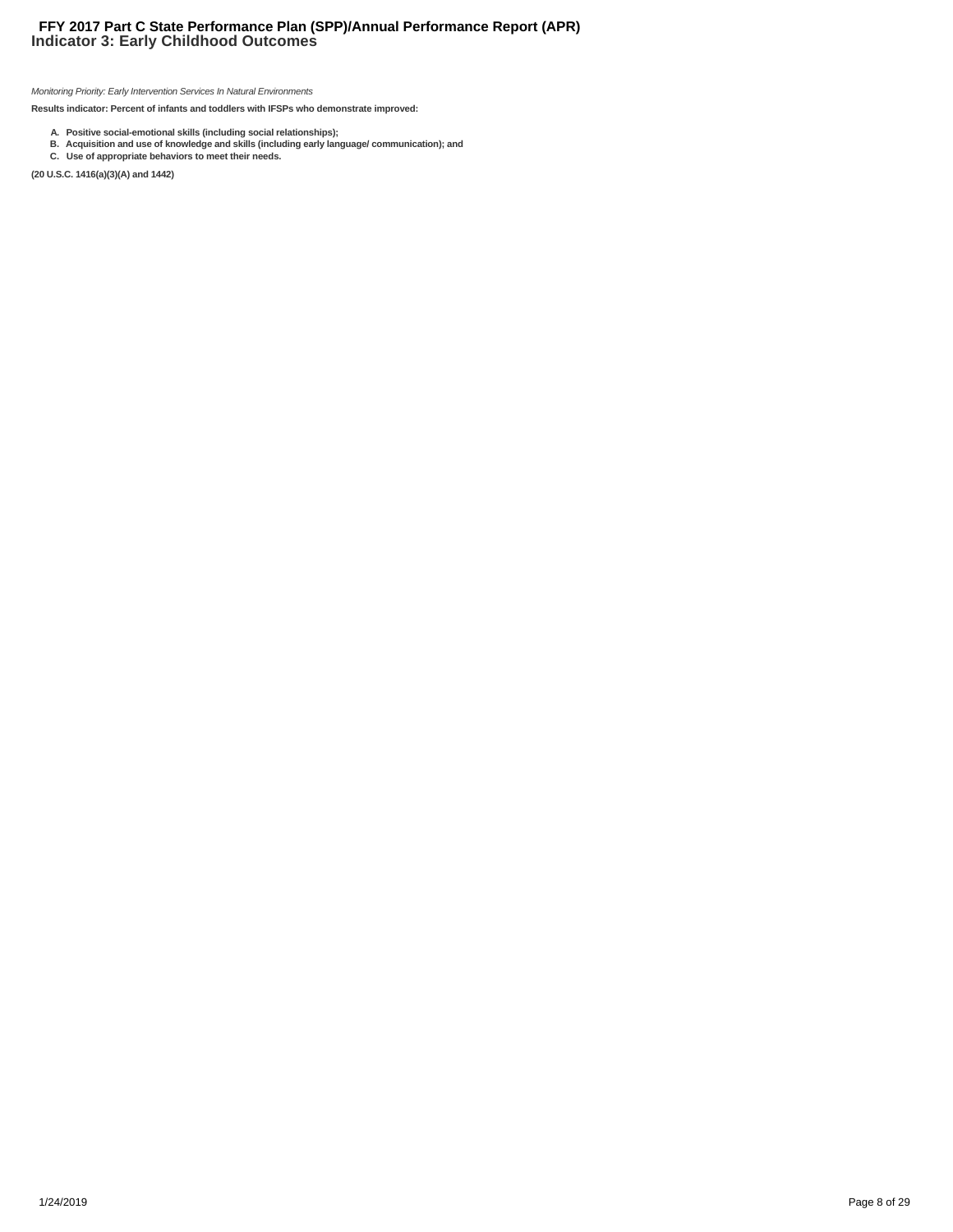**Does your State's Part C eligibility criteria include infants and toddlers who are at risk of having substantial developmental delays (or "at-risk infants and toddlers") under IDEA section 632(5)(B)(i)? No**

| Historical Data |  |
|-----------------|--|
|-----------------|--|

|                | <b>Baseline</b><br>Year | <b>FFY</b>    | 2004 | 2005 | 2006 | 2007 | 2008   | 2009   | 2010   | 2011   | 2012   | 2013   | 2014   |
|----------------|-------------------------|---------------|------|------|------|------|--------|--------|--------|--------|--------|--------|--------|
| A <sub>1</sub> | 2013                    | Target $\geq$ |      |      |      |      |        | 24.00% | 70.90% | 71.40% | 71.90% | 39.40% | 39.50% |
|                |                         | Data          |      |      |      |      | 23.50% | 70.40% | 74.00% | 78.00% | 66.00% | 39.46% | 58.01% |
| A <sub>2</sub> | 2013                    | Target $\geq$ |      |      |      |      |        | 49.00% | 74.10% | 74.60% | 75.10% | 43.60% | 43.70% |
|                |                         | Data          |      |      |      |      | 48.50% | 73.60% | 75.40% | 79.60% | 37.10% | 43.69% | 29.20% |
| <b>B1</b>      | 2013                    | Target $\geq$ |      |      |      |      |        | 21.60% | 61.20% | 61.70% | 62.20% | 40.10% | 40.20% |
|                |                         | Data          |      |      |      |      | 21.10% | 60.70% | 63.00% | 66.80% | 58.50% | 40.23% | 50.39% |
| <b>B2</b>      | 2013                    | Target $\geq$ |      |      |      |      |        | 46.90% | 64.80% | 71.30% | 71.80% | 33.40% | 33.50% |
|                |                         | Data          |      |      |      |      | 46.40% | 64.30% | 68.60% | 73.00% | 33.70% | 33.53% | 26.69% |
| C <sub>1</sub> | 2013                    | Target $\geq$ |      |      |      |      |        | 42.10% | 74.30% | 74.80% | 75.30% | 55.70% | 55.80% |
|                |                         | Data          |      |      |      |      | 41.60% | 73.80% | 74.20% | 78.90% | 60.00% | 55.79% | 71.47% |
| C <sub>2</sub> | 2013                    | Target $\geq$ |      |      |      |      |        | 55.20% | 69.40% | 69.90% | 70.40% | 71.10% | 71.20% |
|                |                         | Data          |      |      |      |      | 54.70% | 68.90% | 72.90% | 75.90% | 26.10% | 71.18% | 53.76% |

|                | <b>FFY</b>    | 2015   | 2016   |
|----------------|---------------|--------|--------|
| A1             | Target $\geq$ | 40.00% | 40.50% |
|                | Data          | 53.77% | 55.68% |
| A <sub>2</sub> | Target $\geq$ | 44.50% | 45.50% |
|                | Data          | 29.45% | 27.91% |
| <b>B1</b>      | Target $\geq$ | 40.50% | 41.00% |
|                | Data          | 46.09% | 45.22% |
| <b>B2</b>      | Target $\geq$ | 34.00% | 34.50% |
|                | Data          | 22.77% | 23.10% |
| C <sub>1</sub> | Target $\geq$ | 56.50% | 57.00% |
|                | Data          | 58.87% | 64.71% |
| C <sub>2</sub> | Target $\geq$ | 72.00% | 73.00% |
|                | Data          | 50.31% | 63.37% |

Key: Gray – Data Prior to Baseline Vellow – Baseline Blue – Data Update

# **FFY 2017 - FFY 2018 Targets**

| FFY.             | 2017   | 2018   |
|------------------|--------|--------|
| Target $A1 \geq$ | 41.00% | 41.50% |
| Target $A2 \geq$ | 46.00% | 47.00% |
| Target B1 $\geq$ | 41.50% | 42.50% |
| Target $B2 \geq$ | 35.00% | 36.00% |
| Target C1 $\geq$ | 58.50% | 60.00% |
| Target $C2 \geq$ | 74.00% | 75.00% |

Key:

# **Targets: Description of Stakeholder Input**

Please reference Introduction - Description of Stakeholder Involvement and the Additional Information section under Indicator 3 for stakeholder input.

# **FFY 2017 SPP/APR Data**

**Number of infants and toddlers with IFSPs assessed** 969.00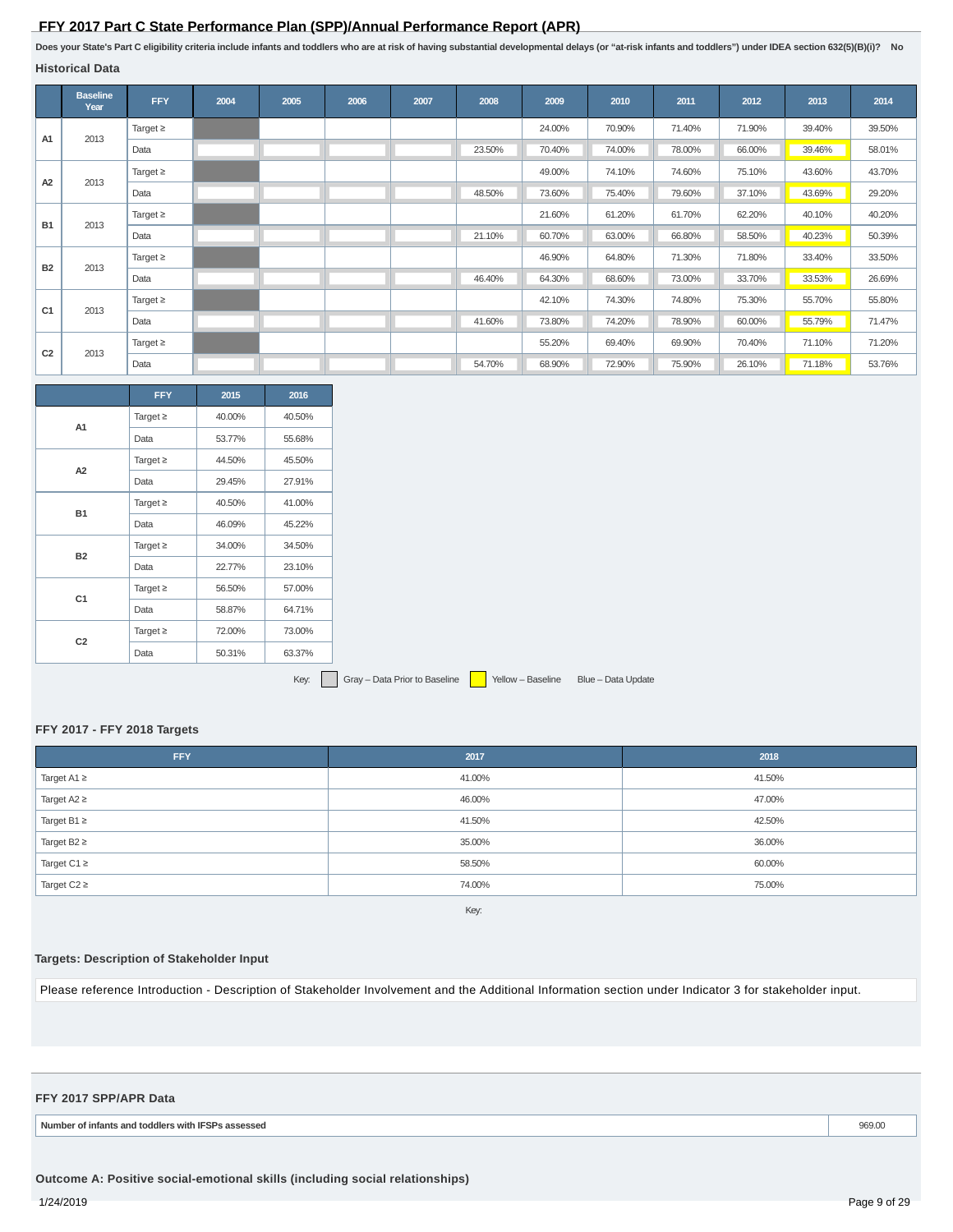|                                                                                                                                 | <b>Number of</b><br><b>Children</b> | Percentage of<br><b>Children</b> |
|---------------------------------------------------------------------------------------------------------------------------------|-------------------------------------|----------------------------------|
| a. Infants and toddlers who did not improve functioning                                                                         | 33.00                               | 3.41%                            |
| b. Infants and toddlers who improved functioning but not sufficient to move nearer to functioning comparable to same-aged peers | 454.00                              | 46.85%                           |
| c. Infants and toddlers who improved functioning to a level nearer to same-aged peers but did not reach it                      | 196.00                              | 20.23%                           |
| d. Infants and toddlers who improved functioning to reach a level comparable to same-aged peers                                 | 191.00                              | 19.71%                           |
| e. Infants and toddlers who maintained functioning at a level comparable to same-aged peers                                     | 95.00                               | 9.80%                            |

|                                                                                                                                                                                                                                                  | <b>Numerator</b> | <b>Denominator</b> | <b>FFY 2016</b><br><b>Data</b> | <b>FFY 2017</b><br><b>Target</b> | <b>FFY 2017</b><br><b>Data</b> |
|--------------------------------------------------------------------------------------------------------------------------------------------------------------------------------------------------------------------------------------------------|------------------|--------------------|--------------------------------|----------------------------------|--------------------------------|
| A1. Of those children who entered or exited the program below age<br>expectations in Outcome A, the percent who substantially increased<br>their rate of growth by the time they turned 3 years of age or exited the<br>program (c+d)/(a+b+c+d). | 387.00           | 874.00             | 55.68%                         | 41.00%                           | 44.28%                         |
| A2. The percent of infants and toddlers who were functioning within<br>age expectations in Outcome A by the time they turned 3 years of age<br>or exited the program (d+e)/(a+b+c+d+e).                                                          | 286.00           | 969.00             | 29.45%                         | 46.00%                           | 29.51%                         |

# **Outcome B. Acquisition and use of knowledge and skills (including early language/ communication)**

|                                                                                                                                 | <b>Number of</b><br><b>Children</b> | Percentage of<br><b>Children</b> |
|---------------------------------------------------------------------------------------------------------------------------------|-------------------------------------|----------------------------------|
| a. Infants and toddlers who did not improve functioning                                                                         | 16.00                               | 1.65%                            |
| b. Infants and toddlers who improved functioning but not sufficient to move nearer to functioning comparable to same-aged peers | 516.00                              | 53.25%                           |
| c. Infants and toddlers who improved functioning to a level nearer to same-aged peers but did not reach it                      | 153.00                              | 15.79%                           |
| d. Infants and toddlers who improved functioning to reach a level comparable to same-aged peers                                 | 193.00                              | 19.92%                           |
| e. Infants and toddlers who maintained functioning at a level comparable to same-aged peers                                     | 91.00                               | 9.39%                            |

|                                                                                                                                                                                                                                                  | <b>Numerator</b> | <b>Denominator</b> | <b>FFY 2016</b><br><b>Data</b> | <b>FFY 2017</b><br><b>Target</b> | <b>FFY 2017</b><br>Data |
|--------------------------------------------------------------------------------------------------------------------------------------------------------------------------------------------------------------------------------------------------|------------------|--------------------|--------------------------------|----------------------------------|-------------------------|
| B1. Of those children who entered or exited the program below age<br>expectations in Outcome B, the percent who substantially increased<br>their rate of growth by the time they turned 3 years of age or exited the<br>program (c+d)/(a+b+c+d). | 346.00           | 878.00             | 45.22%                         | 41.50%                           | 39.41%                  |
| B2. The percent of infants and toddlers who were functioning within<br>age expectations in Outcome B by the time they turned 3 years of age<br>or exited the program (d+e)/(a+b+c+d+e).                                                          | 284.00           | 969.00             | 23.10%                         | 35.00%                           | 29.31%                  |

## **Reasons for B1 Slippage**

This year Nebraska's Part C OSEP data demonstrated a decline in both Summary Statement 1 for Outcomes A and B. This large decrease was unexpected as the past two years the scores have been stable either staying the same or increasing slightly. Recently there was a meeting of states that are using the GOLD online calculations for OSEP reporting. In reviewing the FY17 data, it was discovered that nearly all states using the Teaching Strategies GOLD online system for generating OSEP reports have seen slippage or decreases in Summary Statements for these two outcomes that are inconsistent with any changes in state infrastructure or improvement activities. In August 2017, Teaching Strategies converted their online platform to accommodate the changes made to the tool to include items up to third grade. Collectively the state representatives proposed that the following factors related to this platform change may be contributing to this slippage of data including:

- changes to indicators and dimensions as a result of expanding the GOLD to third grade;
- teacher/practitioner confusion due to changes to the front-end look of the online platform; and
- fewer data points on which data can be entered for each child.

Nebraska is working with other states using Teaching Strategies GOLD and DaSy and ECTA centers to conduct an in-depth analysis with Teaching Strategies staff to determine the root cause of the unexpected changes to these summary statements and develop solutions to improve the validity of data for reporting outcomes in the future.

In addition, for Outcome C, there was a significant increase in percentages for both Summary Statement 1 and 2. This pattern was brought to the attention of Teaching Strategies this fall. Teaching Strategies indicated that this was a result of new items being used to evaluate this outcome. This fall, Teaching Strategies and representatives from states and DaSy worked together to readjust the algorithms to calculate the OSEP categories. This is just being completed and these new calculations will be used next year.

## **Outcome C: Use of appropriate behaviors to meet their needs**

|                                                                                                                                 | Number of<br><b>Children</b> | Percentage of<br><b>Children</b> |
|---------------------------------------------------------------------------------------------------------------------------------|------------------------------|----------------------------------|
| a. Infants and toddlers who did not improve functioning                                                                         | 3.00                         | 0.31%                            |
| b. Infants and toddlers who improved functioning but not sufficient to move nearer to functioning comparable to same-aged peers | 69.00                        | 7.12%                            |
| c. Infants and toddlers who improved functioning to a level nearer to same-aged peers but did not reach it                      | 23.00                        | 2.37%                            |
| d. Infants and toddlers who improved functioning to reach a level comparable to same-aged peers                                 | 473.00                       | 48.81%                           |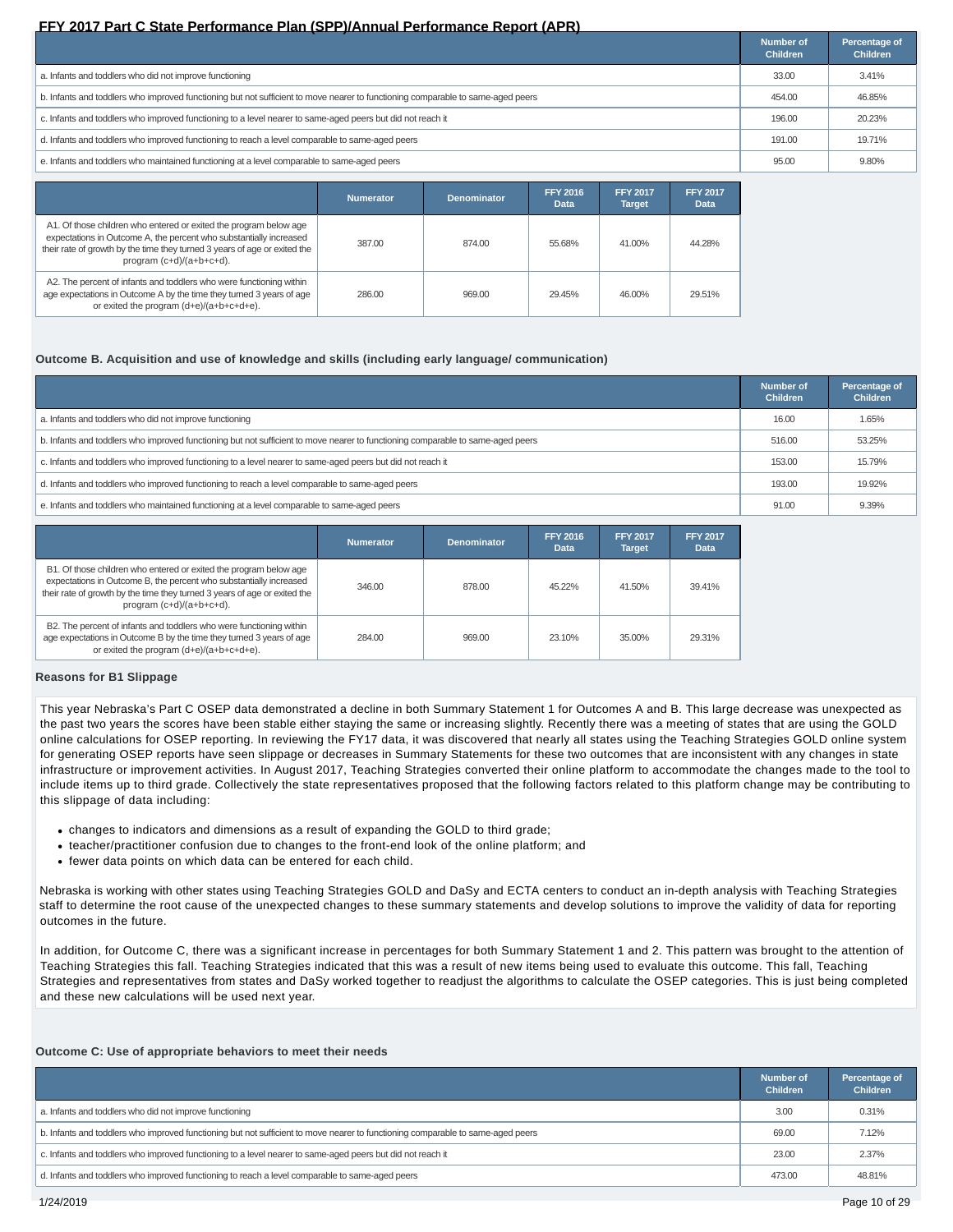|                                                                                                                                                                                                                                                  |                  |             |                                |                                  |                         | Number of<br><b>Children</b> | Percentage of<br><b>Children</b> |
|--------------------------------------------------------------------------------------------------------------------------------------------------------------------------------------------------------------------------------------------------|------------------|-------------|--------------------------------|----------------------------------|-------------------------|------------------------------|----------------------------------|
| e. Infants and toddlers who maintained functioning at a level comparable to same-aged peers                                                                                                                                                      |                  |             |                                |                                  |                         | 401.00                       | 41.38%                           |
|                                                                                                                                                                                                                                                  | <b>Numerator</b> | Denominator | <b>FFY 2016</b><br><b>Data</b> | <b>FFY 2017</b><br><b>Target</b> | <b>FFY 2017</b><br>Data |                              |                                  |
| C1. Of those children who entered or exited the program below age<br>expectations in Outcome C, the percent who substantially increased<br>their rate of growth by the time they turned 3 years of age or exited the<br>program (c+d)/(a+b+c+d). | 496.00           | 568.00      | 64.71%                         | 58.50%                           | 87.32%                  |                              |                                  |
| C2. The percent of infants and toddlers who were functioning within<br>age expectations in Outcome C by the time they turned 3 years of age<br>or exited the program (d+e)/(a+b+c+d+e).                                                          | 874.00           | 969.00      | 63.37%                         | 74.00%                           | 90.20%                  |                              |                                  |

# **The number of infants and toddlers who did not receive early intervention services for at least six months before exiting the Part C program**

| The number of infants and toddlers who exited the Part C program during the reporting period, as reported in the State's part C exiting 618 data    |  |
|-----------------------------------------------------------------------------------------------------------------------------------------------------|--|
| The number of those infants and toddlers who did not receive early intervention services for at least six months before exiting the Part C program. |  |

Please note that this data about the number of infants and toddlers who did not receive early intervention services for at least six months before exiting the Part C program is optional in this FFY16 submission. It will be in the FFY17 submission.

### **Was sampling used?** No

### **Did you use the Early Childhood Outcomes Center (ECO) Child Outcomes Summary (COS) process?** No **Provide the criteria for defining "comparable to same-aged peers.**

Teaching Strategies (TS) GOLD is a scientifically-based authentic, observational assessment system designed for children from birth through kindergarten. In Nebraska, it is used for children from birth to kindergarten to evaluate their development and learning across the three functional outcomes. At a child's entry and exit, teachers/providers gather and document observations in the GOLD online system, which form the basis of their scorin across four areas of development (socialemotional, physical, language, and cognitive) and two areas of content learning (literacy and mathematics). Objectives and dimensions that comprise each of the functional outcomes are based on a crosswalk recommended by the national Early Childhood Outcomes (ECO) Center. Criteria for defining "comparable to same-aged peers" was determined through Item Response Theory (IRT) analyses by Teaching Strategies, based on a national sample. The algorithms result in a 7-point rating system that parallels the ECO Child Outcome Summary (COS) ratings. These ratings by age are programmed into the GOLD online system which generates a rating based on TS GOLD scores. Research studies examining the reliability and validity of TS GOLD may be found at http://teachingstrategies.com/assessment/research/.

### **List the instruments and procedures used to gather data for this indicator.**

Teaching Strategies (TS) GOLD, an authentic, observational assessment designed for children birth through 3<sup>rd</sup> grade, is the assessment used to gather data for Indicator C3. At the child's entry or at six months of age an at the time of exit from Part C or at age 3, teachers/providers gather and document information from observations of the child or from an interview (e.g., Routine Based Interview) with the parent(s). This data forms the ba the scoring across four areas of development (social emotional, physical, language, and cognitive) and two areas of content learning (literacy and mathematics). TS GOLD objectives and dimensions that comprise each of the functional outcomes that are reported are based on a crosswalk recommended by the national Early Child Outcomes (ECO) Center. Criteria for defining "comparable to same-aged peers" was determined through Item Response Theory (IRT) analyses by Teaching Strategies, based on a national sample. The algorithms result in a 7-point rating system that parallels the Child Outcomes Summary (COS) ratings. These ratings by age are programmed into the TS GOLD online system which generates a rating based on TS GOLD scores for each functional outcomes. Research studies examining the reliability and validity of the TS GOLD may be found at: https://teachingstrategies.com/our-approach/research/

### **Actions required in FFY 2016 response**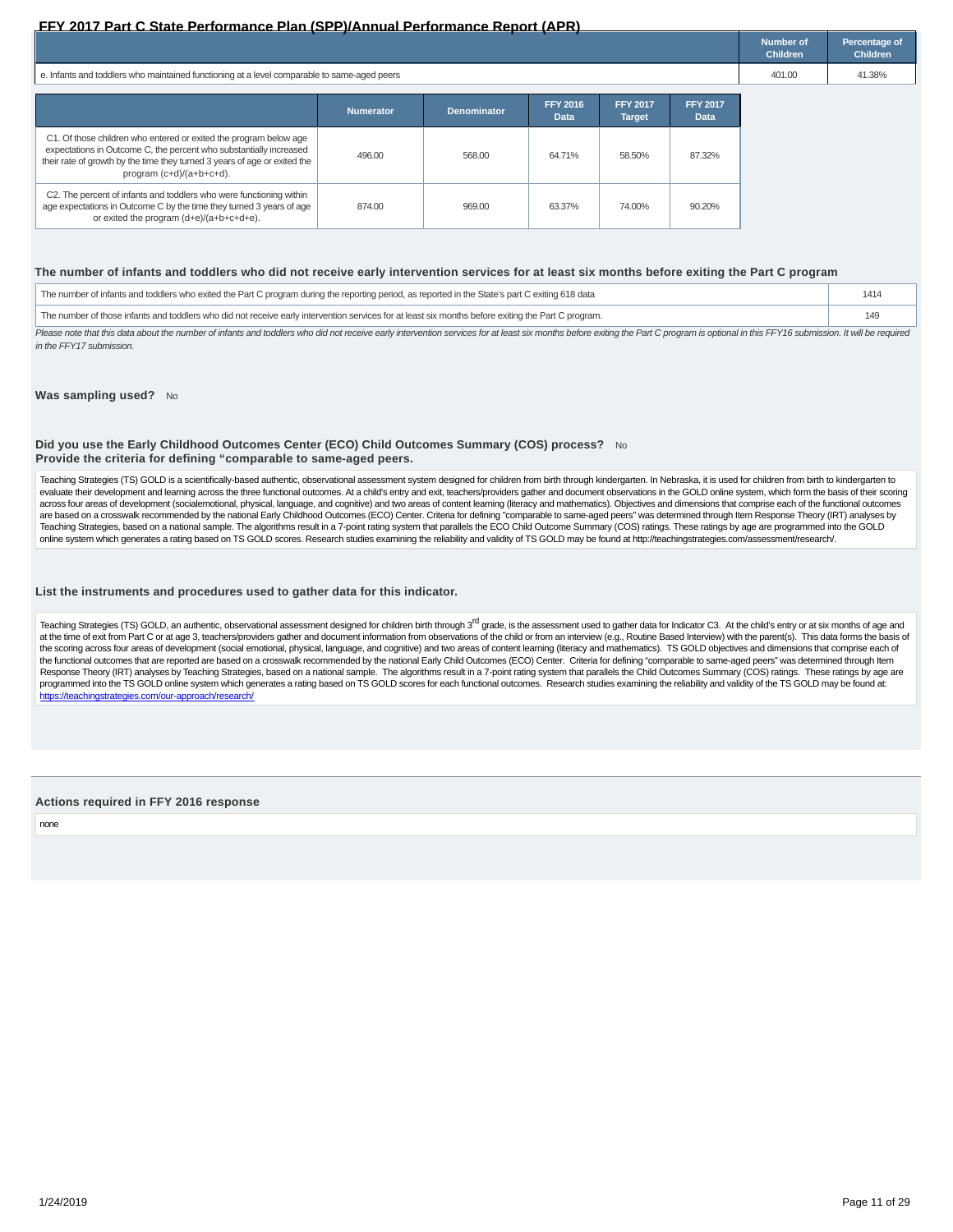# **Indicator 4: Family Involvement FFY 2017 Part C State Performance Plan (SPP)/Annual Performance Report (APR)**

Monitoring Priority: Early Intervention Services In Natural Environments

**Results indicator: Percent of families participating in Part C who report that early intervention services have helped the family:**

- **A. Know their rights;**
- **B. Effectively communicate their children's needs; and C. Help their children develop and learn.**

**(20 U.S.C. 1416(a)(3)(A) and 1442)**

## **Historical Data**

|   | <b>Baseline</b><br>Year | <b>FFY</b>    | 2004 | 2005 | 2006   | 2007   | 2008   | 2009   | 2010   | 2011   | 2012   | 2013   | 2014   |
|---|-------------------------|---------------|------|------|--------|--------|--------|--------|--------|--------|--------|--------|--------|
| A | 2006                    | Target $\geq$ |      |      |        |        | 74.00% | 74.00% | 74.00% | 74.00% | 74.00% | 83.00% | 83.00% |
|   |                         | Data          |      |      | 73.80% | 74.80% | 77.20% | 77.90% | 78.40% | 82.10% | 83.84% | 85.26% | 86.35% |
| в |                         | Target $\geq$ |      |      |        |        | 71.00% | 71.00% | 71.00% | 71.00% | 71.00% | 80.50% | 81.00% |
|   | 2006                    | Data          |      |      | 70.50% | 69.90% | 73.40% | 75.00% | 74.40% | 79.90% | 80.50% | 80.94% | 83.75% |
|   |                         | Target $\geq$ |      |      |        |        | 84.00% | 84.00% | 84.00% | 84.00% | 84.00% | 91.30% | 91.30% |
| с | 2006                    | Data          |      |      | 84.00% | 88.30% | 88.10% | 89.30% | 88.90% | 91.30% | 93.32% | 91.36% | 92.60% |

|   | <b>FFY</b>    | 2015   | 2016   |
|---|---------------|--------|--------|
| А | Target $\geq$ | 84.00% | 85.00% |
|   | Data          | 86.33% | 85.92% |
| B | Target $\geq$ | 81.50% | 82.00% |
|   | Data          | 84.80% | 84.62% |
| c | Target $\geq$ | 91.40% | 91.50% |
|   | Data          | 95.84% | 88.74% |

Key: Gray – Data Prior to Baseline Vellow – Baseline Blue – Data Update

# **FFY 2017 - FFY 2018 Targets**

| 86.00%<br>87.00% |
|------------------|
| 82.30%<br>82.60% |
| 91.60%<br>91.70% |
|                  |

Key:

# **Targets: Description of Stakeholder Input**

Please reference Introduction - Description of Stakeholder Involvement.

## **FFY 2017 SPP/APR Data**

| Number of families to whom surveys were distributed                                                                                                                         | 1882.00 |
|-----------------------------------------------------------------------------------------------------------------------------------------------------------------------------|---------|
| Number of respondent families participating in Part C<br>81.62%                                                                                                             | 1536.00 |
| A1. Number of respondent families participating in Part C who report that early intervention services have helped the family know their rights                              | 1342.00 |
| A2. Number of responses to the question of whether early intervention services have helped the family know their rights                                                     | 1536.00 |
| B1. Number of respondent families participating in Part C who report that early intervention services have helped the family effectively communicate their children's needs | 1327.00 |
| B2. Number of responses to the question of whether early intervention services have helped the family effectively communicate their children's needs                        | 1536.00 |
| C1. Number of respondent families participating in Part C who report that early intervention services have helped the family help their children develop and leam           | 1380.00 |
| C2. Number of responses to the question of whether early intervention services have helped the family help their children develop and learn                                 | 1536.00 |

| <b>FFY 2016</b> | <b>FFY 2017</b> | <b>FFY 2017</b> |
|-----------------|-----------------|-----------------|
| <b>Data</b>     | <b>Target</b>   | Data            |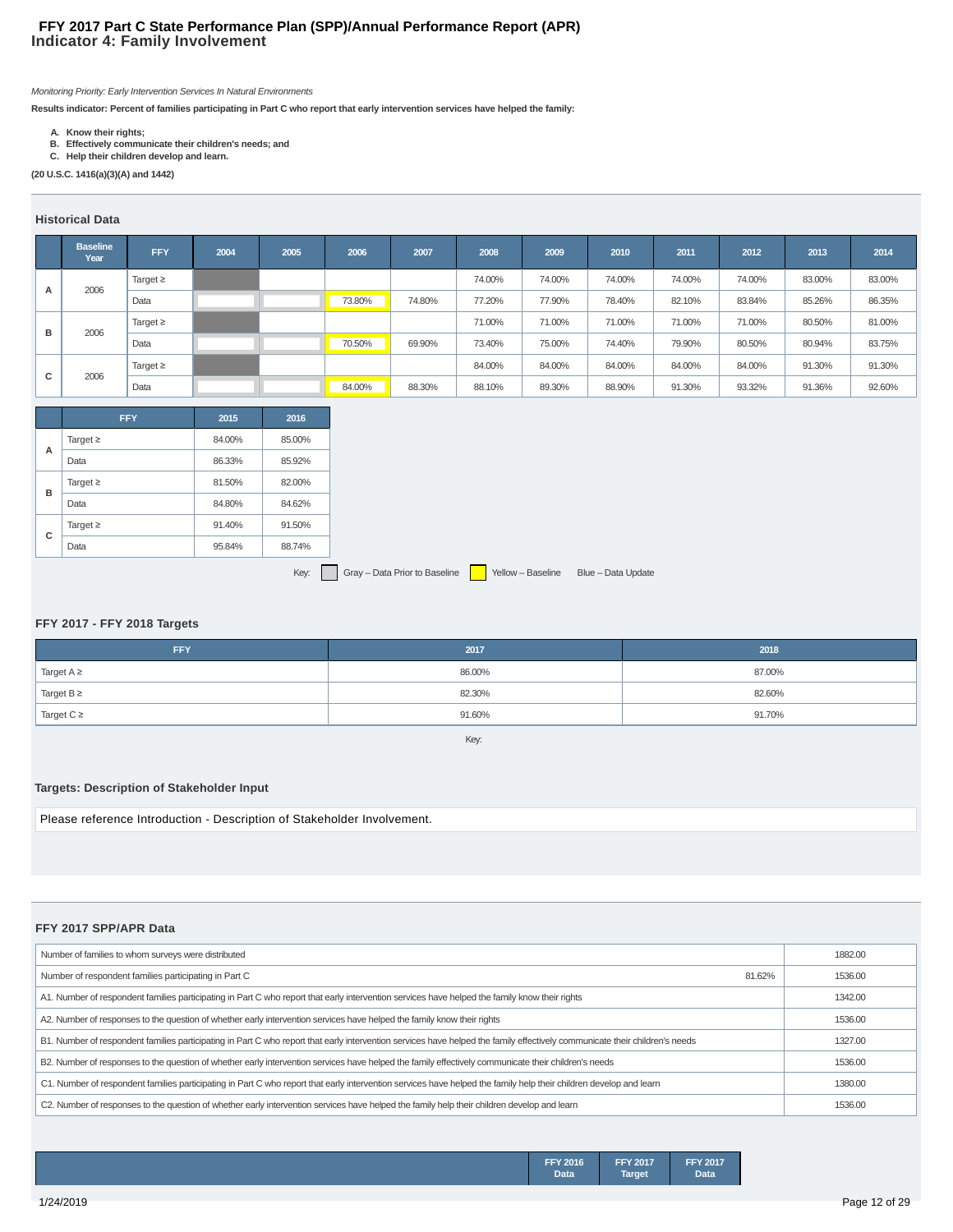|                                                                                                                                                                     | <b>FFY 2016 Data</b> | <b>FFY 2017</b><br><b>Target</b> | FFY 2017 Data |
|---------------------------------------------------------------------------------------------------------------------------------------------------------------------|----------------------|----------------------------------|---------------|
| A. Percent of families participating in Part C who report that early intervention services have helped the family know their<br>rights                              | 85.92%               | 86.00%                           | 87.37%        |
| B. Percent of families participating in Part C who report that early intervention services have helped the family effectively<br>communicate their children's needs | 84.62%               | 82.30%                           | 86.39%        |
| C. Percent of families participating in Part C who report that early intervention services have helped the family help their<br>children develop and learn          | 88.74%               | 91.60%                           | 89.84%        |

Was sampling used? No

Was a collection tool used? Yes **Is it a new or revised collection tool?** No

**The demographics of the families responding are representative of the demographics of infants, toddlers, and families enrolled in the Part C program.** Yes

**Include the State's analysis of the extent to which the demographics of the families responding are representative of the demographics of infants, toddlers, and families enrolled in the Part C program.**

The survey items were validated by the National Center for Special Education Accountability Monitoring (NCSEAM) as part of the Impact on Family Scale (IFS). Based on highly successful return rates in past years, Nebraska continued to use a personalized introductory letter to families before delivering the survey, a follow-up postcard to families, and personal contacts by local representatives to remind families to return the surve of 1882 surveys were delivered to families with children in Part C in 2017-2018; 1536 surveys were completed and returned for a state return rate of 81.62%.

Nebraska also attempted to ensure representativeness by hand-delivering the survey to every family enrolled in Part C. Families identified as Spanish-speaking received all survey materials translated into Spanish and provi a toll-free phone number that was answered by a Spanish translator who could answer questions or read the survey to the family. A separate toll-free phone number was provided through PTI-Nebraska for families who speak<br>oth

Surveys were keyed by Westat staff and analysis of the data for the 29 Planning Region Teams was conducted by Dr. Haidee Bernstein at Westat. Rasch Analysis was conducted by Dr. Batya Elbaum that revealed a mean IFS measure at 714.61 with a scale reliability at .88. Applying the standard adopted by Nebraska Part C, corresponding measures of 538.9, 555.9 and 516.1 for sub-indicators 4a, 4b, and 4c respectively, the percent of agreement surveyed families was calculated.

The information below reflects the demographics of the State of Nebraska's Survey Results.

| Race/Ethnicity                   | Representativeness |
|----------------------------------|--------------------|
| Missing                          | 0.85%              |
| American Indian/Alaska Native    | 1.17%              |
| Asian                            | 2.80%              |
| <b>Black</b>                     | 3.45%              |
| Hispanic                         | 12.57%             |
| Hawaiian Native/Pacific Islander | $0\%$              |
| White                            | 66.93%             |
| Two or more races                | 12.34%             |

## **Actions required in FFY 2016 response**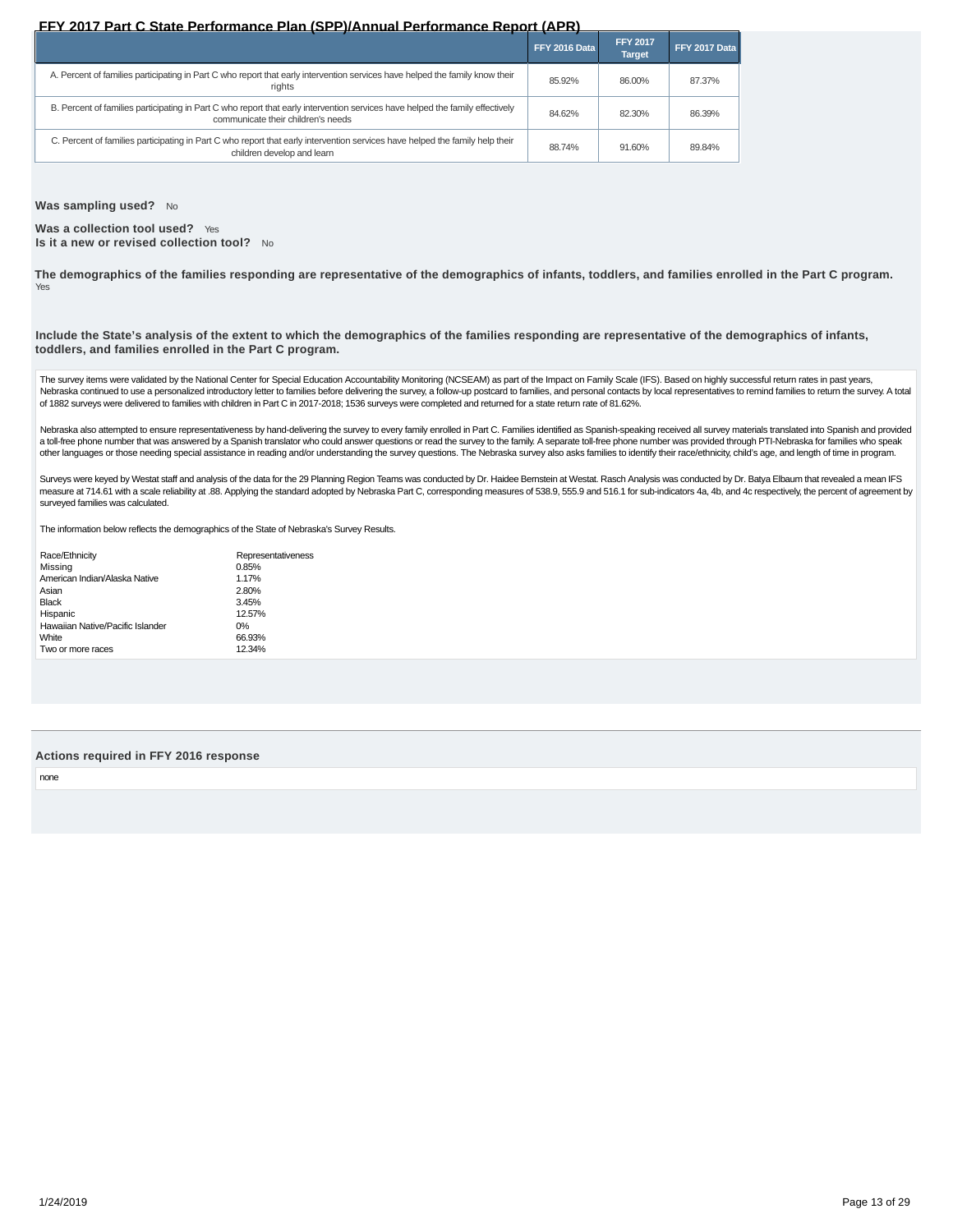# **Indicator 5: Child Find (Birth to One) FFY 2017 Part C State Performance Plan (SPP)/Annual Performance Report (APR)**

Monitoring Priority: Effective General Supervision Part C / Child Find

**Results indicator: Percent of infants and toddlers birth to 1 with IFSPs compared to national data.**

# **(20 U.S.C. 1416(a)(3)(B) and 1442)**

| <b>Historical Data</b><br>Baseline Data: 2005                                                          |       |       |       |       |       |       |       |       |       |       |       |
|--------------------------------------------------------------------------------------------------------|-------|-------|-------|-------|-------|-------|-------|-------|-------|-------|-------|
| <b>FFY</b>                                                                                             | 2004  | 2005  | 2006  | 2007  | 2008  | 2009  | 2010  | 2011  | 2012  | 2013  | 2014  |
| Target $\geq$                                                                                          |       |       | 0.75% | 0.75% | 0.76% | 0.76% | 0.77% | 0.77% | 0.77% | 0.57% | 0.57% |
| Data                                                                                                   |       | 0.64% | 0.71% | 0.78% | 0.66% | 0.68% | 0.71% | 0.68% | 0.57% | 0.61% | 0.75% |
| <b>FFY</b>                                                                                             | 2015  | 2016  |       |       |       |       |       |       |       |       |       |
| Target $\geq$                                                                                          | 0.60% | 0.63% |       |       |       |       |       |       |       |       |       |
| Data                                                                                                   | 0.80% | 1.01% |       |       |       |       |       |       |       |       |       |
| $\boxed{\phantom{a}}$ Gray - Data Prior to Baseline<br>Yellow - Baseline<br>Key:<br>Blue - Data Update |       |       |       |       |       |       |       |       |       |       |       |

# **FFY 2017 - FFY 2018 Targets**

| <b>FFY</b>    | 2017  | 2018  |
|---------------|-------|-------|
| Target $\geq$ | 0.66% | 0.70% |
|               |       |       |

# **Targets: Description of Stakeholder Input**

Please reference Introduction - Description of Stakeholder Involvement.

# **Prepopulated Data**

| <b>Source</b>                                                                             | <b>Date</b> | <b>Description</b>                                   | <b>Data</b> | <b>Overwrite Data</b> |
|-------------------------------------------------------------------------------------------|-------------|------------------------------------------------------|-------------|-----------------------|
| SY 2017-18 Child Count/Educational<br><b>Environment Data Groups</b>                      | 7/11/2018   | Number of infants and toddlers birth to 1 with IFSPs | 272         | null                  |
| U.S. Census Annual State Resident<br>Population Estimates April 1, 2010 to July<br>1.2017 | 6/12/2018   | Population of infants and toddlers birth to 1        | 26,340      | null                  |

# **FFY 2017 SPP/APR Data**

| Number of infants and toddlers birth to 1 with IFSPs 1 | Population of infants and toddlers birth<br>to 1 | FFY 2016 Data | FFY 2017 Target | FFY 2017 Data |  |
|--------------------------------------------------------|--------------------------------------------------|---------------|-----------------|---------------|--|
| 272                                                    | 26.340                                           | 1.01%         | 0.66%           | 1.03%         |  |

# **Compare your results to the national data**

| Nebraska has seen an increase in the birth to 1 population served in the state, changing where Nebraska ranks in relation to other states as demonstrated below: |          |            |          |  |  |  |  |
|------------------------------------------------------------------------------------------------------------------------------------------------------------------|----------|------------|----------|--|--|--|--|
| NE- Indicator C5- BirthToOne                                                                                                                                     |          |            |          |  |  |  |  |
| Year                                                                                                                                                             | # served | Population | % served |  |  |  |  |
| 2015-16                                                                                                                                                          | 209      | 26,178     | 0.8      |  |  |  |  |
| 2016-17                                                                                                                                                          | 270      | 26,594     | 1.02     |  |  |  |  |
| 2017-18                                                                                                                                                          | 272      | 26,340     | 1.03     |  |  |  |  |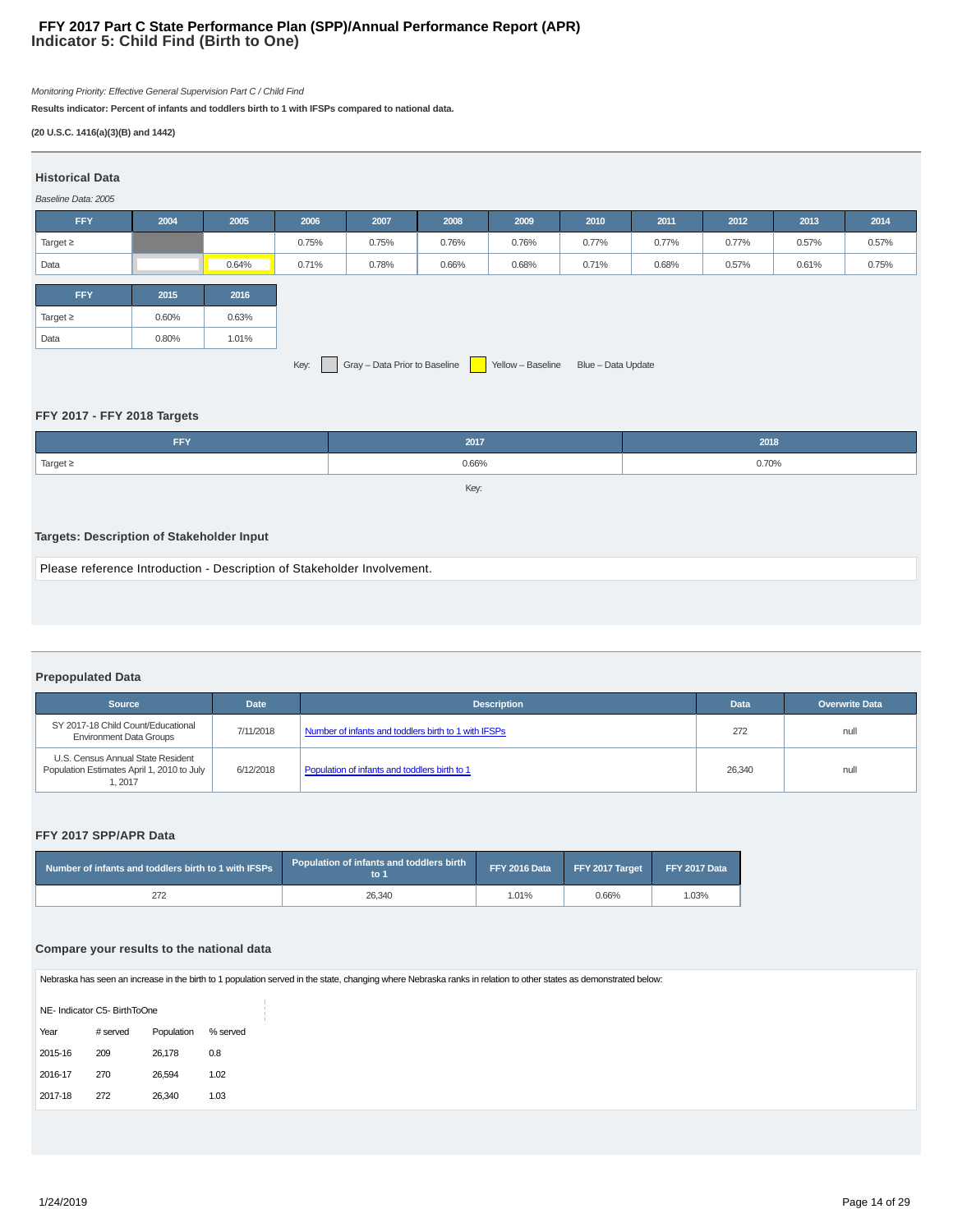**Actions required in FFY 2016 response**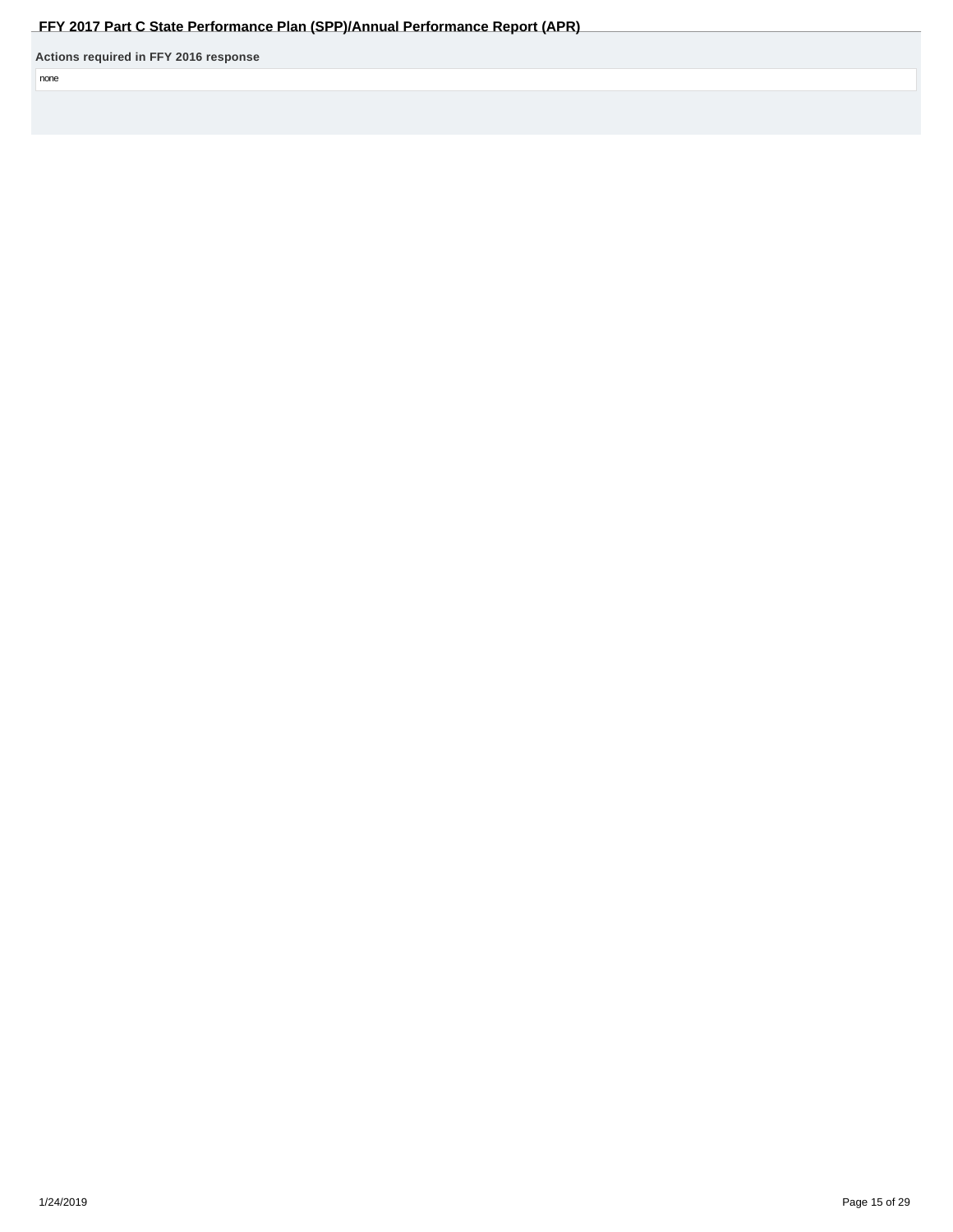# **Indicator 6: Child Find (Birth to Three) FFY 2017 Part C State Performance Plan (SPP)/Annual Performance Report (APR)**

Monitoring Priority: Effective General Supervision Part C / Child Find

**Results indicator: Percent of infants and toddlers birth to 3 with IFSPs compared to national data.**

# **(20 U.S.C. 1416(a)(3)(B) and 1442)**

| <b>Historical Data</b><br>Baseline Data: 2005                                    |       |       |       |       |       |       |       |       |       |       |       |
|----------------------------------------------------------------------------------|-------|-------|-------|-------|-------|-------|-------|-------|-------|-------|-------|
| <b>FFY</b>                                                                       | 2004  | 2005  | 2006  | 2007  | 2008  | 2009  | 2010  | 2011  | 2012  | 2013  | 2014  |
| Target $\geq$                                                                    |       |       | 1.75% | 1.75% | 1.76% | 1.76% | 1.77% | 1.77% | 1.77% | 1.81% | 1.84% |
| Data                                                                             |       | 1.67% | 1.74% | 1.74% | 1.75% | 1.86% | 1.94% | 1.91% | 1.88% | 1.85% | 1.91% |
| <b>FFY</b>                                                                       | 2015  | 2016  |       |       |       |       |       |       |       |       |       |
| Target $\geq$                                                                    | 1.86% | 1.88% |       |       |       |       |       |       |       |       |       |
| Data                                                                             | 2.06% | 2.32% |       |       |       |       |       |       |       |       |       |
| Gray - Data Prior to Baseline<br>Yellow - Baseline<br>Blue - Data Update<br>Key: |       |       |       |       |       |       |       |       |       |       |       |

# **FFY 2017 - FFY 2018 Targets**

| <b>FFY</b>    | 2017  | 2018  |
|---------------|-------|-------|
| Target $\geq$ | 1.90% | 1.92% |
|               | Key:  |       |

# **Targets: Description of Stakeholder Input**

Please reference Introduction - Description of Stakeholder Involvement.

# **Prepopulated Data**

| <b>Source</b>                                                                             | <b>Date</b> | <b>Description</b>                                   | <b>Data</b> | <b>Overwrite Data</b> |
|-------------------------------------------------------------------------------------------|-------------|------------------------------------------------------|-------------|-----------------------|
| SY 2017-18 Child Count/Educational<br><b>Environment Data Groups</b>                      | 7/11/2018   | Number of infants and toddlers birth to 3 with IFSPs | 1,964       |                       |
| U.S. Census Annual State Resident<br>Population Estimates April 1, 2010 to July<br>1.2017 | 6/12/2018   | Population of infants and toddlers birth to 3        | 79,828      |                       |

# **FFY 2017 SPP/APR Data**

| Number of infants and toddlers birth to 3 with | Population of infants and toddlers birth to 3 | <b>FFY 2016</b> | <b>FFY 2017</b> | <b>FFY 2017</b> |
|------------------------------------------------|-----------------------------------------------|-----------------|-----------------|-----------------|
| <b>IFSPs</b>                                   |                                               | Data            | Target          | Data            |
| .964                                           | 79.828                                        | 2.32%           | .90%            | 2.46%           |

# **Compare your results to the national data**

ļ

|         | NE-Indicator C6-BirthToThree |            |          |
|---------|------------------------------|------------|----------|
| Year    | # served                     | Population | % served |
| 2015-16 | 1.619                        | 78.546     | 2.06     |
| 2016-17 | 1.859                        | 80.064     | 2.32     |
| 2017-18 | 1.964                        | 79.828     | 246      |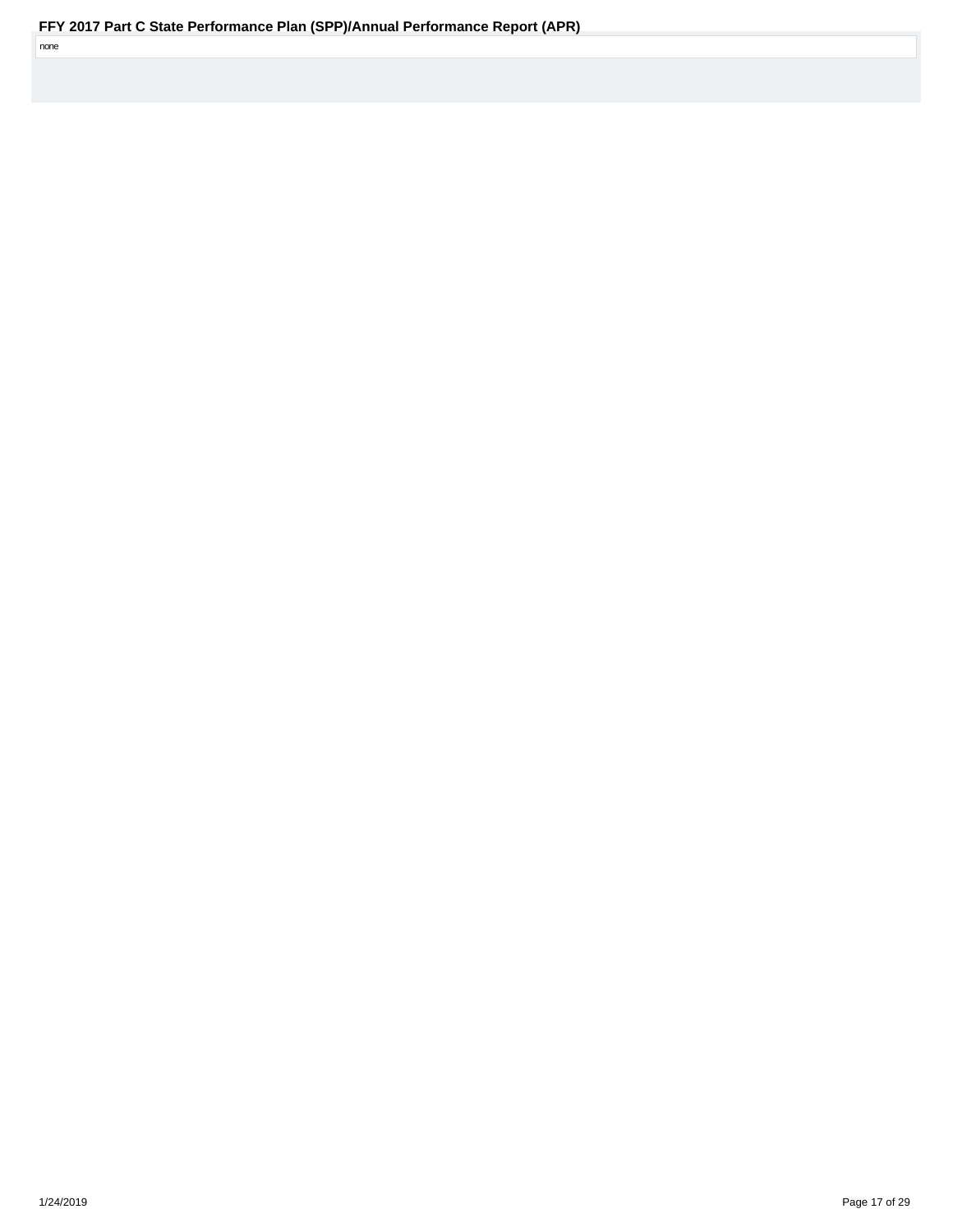# **Indicator 7: 45-day timeline FFY 2017 Part C State Performance Plan (SPP)/Annual Performance Report (APR)**

Monitoring Priority: Effective General Supervision Part C / Child Find

**Compliance indicator: Percent of eligible infants and toddlers with IFSPs for whom an initial evaluation and initial assessment and an initial IFSP meeting were conducted within Part C's 45-day timeline.**

### **(20 U.S.C. 1416(a)(3)(B) and 1442)**

| <b>Historical Data</b><br>Baseline Data: 2005 |        |        |        |                                                      |        |        |        |        |        |        |        |
|-----------------------------------------------|--------|--------|--------|------------------------------------------------------|--------|--------|--------|--------|--------|--------|--------|
| <b>FFY</b>                                    | 2004   | 2005   | 2006   | 2007                                                 | 2008   | 2009   | 2010   | 2011   | 2012   | 2013   | 2014   |
| Target                                        |        |        | 100%   | 100%                                                 | 100%   | 100%   | 100%   | 100%   | 100%   | 100%   | 100%   |
| Data                                          |        | 79.80% | 61.36% | 92.23%                                               | 90.83% | 97.20% | 99.60% | 97.80% | 95.90% | 96.15% | 99.11% |
| <b>FFY</b>                                    | 2015   | 2016   |        |                                                      |        |        |        |        |        |        |        |
| Target                                        | 100%   | 100%   |        |                                                      |        |        |        |        |        |        |        |
| Data                                          | 85.51% | 93.66% |        |                                                      |        |        |        |        |        |        |        |
|                                               |        |        |        | Key: Gray - Data Prior to Baseline Yellow - Baseline |        |        |        |        |        |        |        |

# **FFY 2017 - FFY 2018 Targets**

| FFY    | 2017 | 2018 |
|--------|------|------|
| Target | 100% | 100% |

# **FFY 2017 SPP/APR Data**

| Number of eligible infants and toddlers with IFSPs for<br>whom an initial evaluation and assessment and an<br>initial IFSP meeting was conducted within Part C's<br>45-day timeline | Number of eligible infants and toddlers evaluated and<br>assessed for whom an initial IFSP meeting was<br>required to be conducted                                           | <b>FFY 2016</b><br>Data | <b>FFY 2017</b><br><b>Target</b> | <b>FFY 2017</b><br><b>Data</b> |
|-------------------------------------------------------------------------------------------------------------------------------------------------------------------------------------|------------------------------------------------------------------------------------------------------------------------------------------------------------------------------|-------------------------|----------------------------------|--------------------------------|
| 140                                                                                                                                                                                 | 144                                                                                                                                                                          | 93.66%                  | 100%                             | 97.22%                         |
| Number of documented delays attributable to exceptional family circumstances<br>within Part C's 45-day timeline" field above to calculate the numerator for this indicator.         | This number will be added to the "Number of eligible infants and toddlers with IFSPs for whom an initial evaluation and assessment and an initial IFSP meeting was conducted |                         |                                  |                                |

**What is the source of the data provided for this indicator?**

- **State monitoring**
- **State database**

# **Describe the method used to select EIS programs for monitoring.**

The Nebraska Department of Education (NDE) and Nebraska Department of Health and Human Services (NDHHS), acting as co-lead agencies (the Co-Leads), are responsible for ensuring Part C of the Individuals with Disabilities Education Act (IDEA) is fully implemented for all infants and toddlers with disabilities and their families through the Early Development Network (EDN). The Part C Co-Leads monitor the state's 29 Planning Region Teams (PRTs) on a three year cycle. IFSP files and other records maintained by Services Coordinators are reviewed for compliance with IDEA and Medicaid.

The Individualized Family Serivce Plan (IFSP) checklist file review for Improving Learning for Children with Disabilities (ILCD) gathers data regarding the receipt of early intervention services on IFSPs in a timely manner

In FFY 2017, 10 of the Planning Regions participated in an IFSP file review for a total of 144 files. In 4 of the 144 files (100%) the 45 day timeline was not met.

The Co-Leads notified the 4 programs in writing concerning the findings of noncompliance and the requirement that the noncompliance be corrected as soon as possible. The State has verified that the EIS programs are correctly implementing the specific regulatory requirements and have ensured that the children received an initial evaluation, assessment and IFSP meeting, although late, and the services listed on the IFSP within a timely manner from the IFSP meeting.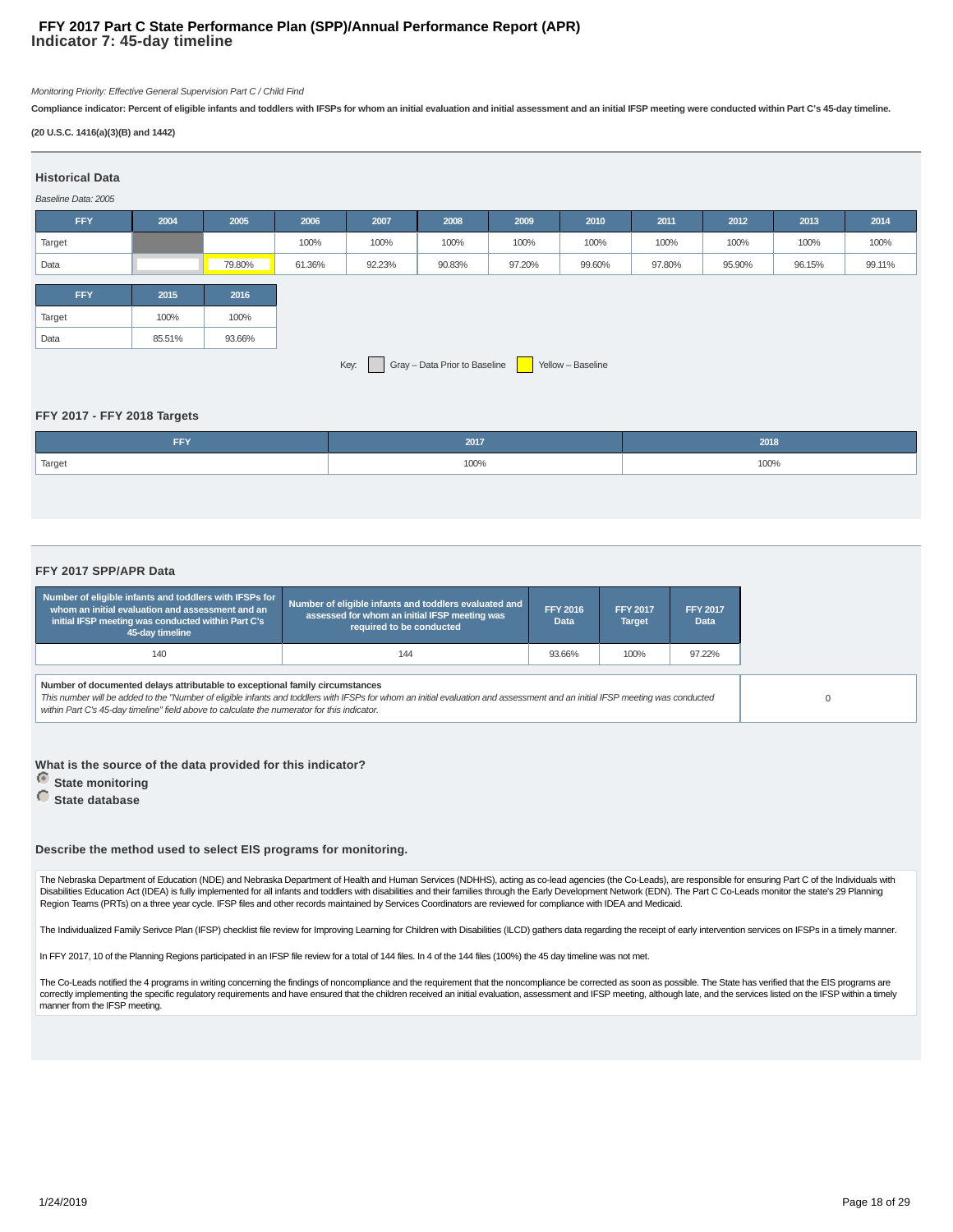### **Actions required in FFY 2016 response**

### none

Note: Any actions required in last year's response table that are related to correction of findings should be responded to on the "Correction of Previous Findings of Noncompliance" page of this indicator. If your State's only actions required in last year's response are related to findings of noncompliance, a text field will not be displayed on this page.

### **Correction of Findings of Noncompliance Identified in FFY 2016**

| Findings of Noncompliance Identified | <b>Findings of Noncompliance Verified as</b><br><b>Corrected Within One Year</b> | <b>Findings of Noncompliance Subsequently</b><br>Corrected | <b>Findings Not Yet Verified as Corrected</b> |
|--------------------------------------|----------------------------------------------------------------------------------|------------------------------------------------------------|-----------------------------------------------|
|                                      |                                                                                  |                                                            |                                               |

### **FFY 2016 Findings of Noncompliance Verified as Corrected**

Describe how the State verified that the source of noncompliance is correctly implementing the regulatory requirements

The Co-Leads notified each EIS program in writing concerning the finding of noncompliance and the requirement that the noncompliance be corrected as soon as possible, but in no case more than one year from identification. The State verified that each EIS program not in compliance, correctly implemented the specific regulatory requirement and ensured that all children received an evaluation, assessment, and IFSP meeting, although late, and the services listed on the IFSP in a timely manner as noted in the FFY 2016 APR. Each EIS program was required to develop and implement a Corrective Action Plan to ensure correction of noncompliance within one year. The Co-Leads monitored the implementation of the Corrective Action Plan. In addition, the Co-Leads reviewed files of newly-referred children for assurance that compliance was met and the CAP-related processes, as well as specific regulatory requirements, were implemented. Within one year of identification each EIS program was found to be in 100% compliance in meeting the 45-day timeline.

Describe how the State verified that each individual case of noncompliance was corrected

Each EIS program was required to develop and implement a Corrective Action Plan to ensure correction of noncompliance within one year. The Co-Leads monitored the implementation of the Corrective Action Plan. In addition, the Co-Leads reviewed files of newly-referred children for assurance that compliance was met and the CAP-related processes, as well as specific regulatory requirements, were implemented. Within one year of identification each EIS program was found to be in 100% compliance in meeting the 45-day timeline.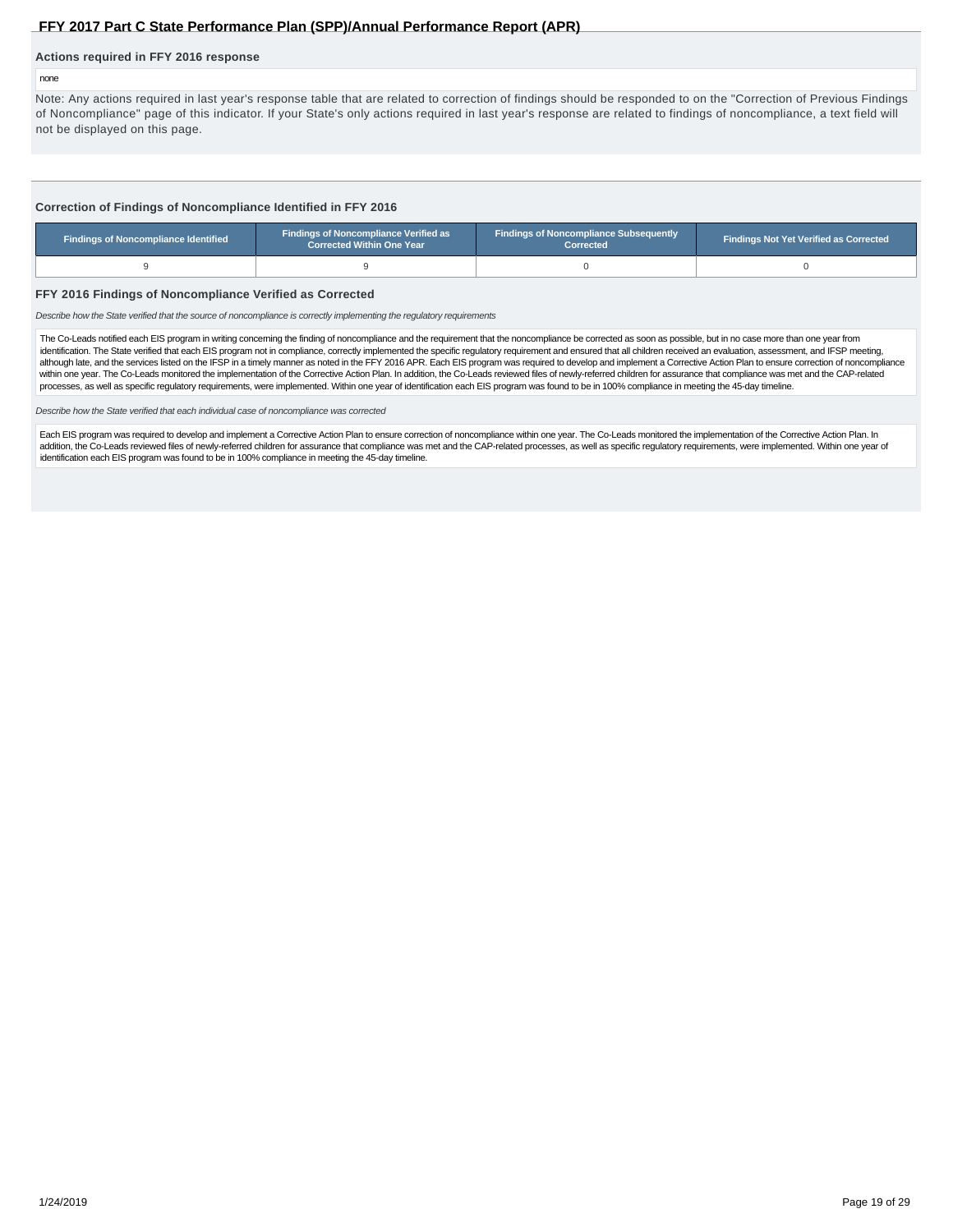# **Indicator 8A: Early Childhood Transition FFY 2017 Part C State Performance Plan (SPP)/Annual Performance Report (APR)**

# Monitoring Priority: Effective General Supervision Part C / Effective Transition

**Compliance indicator: The percentage of toddlers with disabilities exiting Part C with timely transition planning for whom the Lead Agency has:**

- **A. Developed an IFSP with transition steps and services at least 90 days, and at the discretion of all parties, not more than nine months, prior to the toddler's third birthday;**
- **Notified (consistent with any opt-out policy adopted by the State) the State educational agency (SEA) and the local educational agency (LEA) where the toddler resides at least 90 days prior to the B. toddler's third birthday for toddlers potentially eligible for Part B preschool services; and**
- C. Conducted the transition conference held with the approval of the family at least 90 days, and at the discretion of all parties, not more than nine months, prior to the toddler's third birthday for **toddlers potentially eligible for Part B preschool services.**

**(20 U.S.C. 1416(a)(3)(B) and 1442)**

# **Historical Data**

# Baseline Data: 2005

| <b>FFY</b> | 2004   | 2005   | 2006   | 2007   | 2008   | 2009   | 2010   | 2011   | 2012   | 2013   | 2014   |
|------------|--------|--------|--------|--------|--------|--------|--------|--------|--------|--------|--------|
| Target     |        |        | 100%   | 100%   | 100%   | 100%   | 100%   | 100%   | 100%   | 100%   | 100%   |
| Data       |        | 86.00% | 50.00% | 55.40% | 94.40% | 96.70% | 95.00% | 94.00% | 94.80% | 84.00% | 91.67% |
| <b>FFY</b> | 2015   | 2016   |        |        |        |        |        |        |        |        |        |
| Target     | 100%   | 100%   |        |        |        |        |        |        |        |        |        |
|            | 75.76% | 69.23% |        |        |        |        |        |        |        |        |        |

Key: Gray – Data Prior to Baseline Yellow – Baseline

# **FFY 2017 - FFY 2018 Targets**

| <b>FFY</b> | 2017 | 2018 |
|------------|------|------|
| Target     | 100% | 100% |
|            |      |      |

## **FFY 2017 SPP/APR Data**

**Data include only those toddlers with disabilities exiting Part C with timely transition planning for whom the Lead Agency has developed an IFSP with transition steps and services at least 90 days, and at the discretion of all parties, not more than nine months, prior to the toddler's third birthday.** Yes

 $\bigcap_{\textsf{No}}$ 

| Number of children exiting Part C who have an IFSP | Number of toddlers with disabilities exiting Part C | <b>FFY 2016</b> | <b>FFY 2017</b> | <b>FFY 2017</b>   |
|----------------------------------------------------|-----------------------------------------------------|-----------------|-----------------|-------------------|
| with transition steps and services                 |                                                     | <b>Data</b>     | Target          | Data <sup>1</sup> |
| 67                                                 |                                                     | 69.23%          | 100%            | 93.06%            |

**Number of documented delays attributable to exceptional family circumstances** Number or documented delays attributable to exceptional ramily circumstances<br>This number will be added to the "Number of children exiting Part C who have an IFSP with transition steps and services" field to calculate the n

# **What is the source of the data provided for this indicator?**

# State monitoring

State database

### **Describe the method used to select EIS programs for monitoring.**

The Nebraska Department of Education (NDE) and Nebraska Department of Health and Human Services (NDHHS), acting as co-lead agencies (the Co-Leads), are responsible for ensuring Part C of the Individuals with Disabilities Education Act (IDEA) is fully implemented for all infants and toddlers with disabilities and their families through the Early Development Network (EDN). The Part C Co-Leads monitor the state's 29 Planning Region Teams (PRTs) on a three year cycle. IFSP files and other records maintained by Services Coordinators are reviewed for compliance with IDEA and Medicaid.

The Individualized Family Service Plan (IFSP) checklist file review for Improving Learning for children with Disabilities (ILCD) gathers data regarding the receipt of early intervention/transition services on IFSPs in a ti manner

In FFY 2017, ten (10) of the Planning Regions participated in an IFSP file review for a total of 144 files, of which 72 files had transition plans reviewed for compliance. The Co-Leads determined that all 72 files containe complete transition plans prior to the child exiting Part C. However, 5 transition plans were found to be out of compliance due to the lack of the individual family steps and a specific step/service individualized to the child's/family's needs. The Co-Leads notified the 5 EIS programs in writing concerning the findings of noncompliance and the requirement that the noncompliance be corrected as soon as possible but in no case more than one year from identification.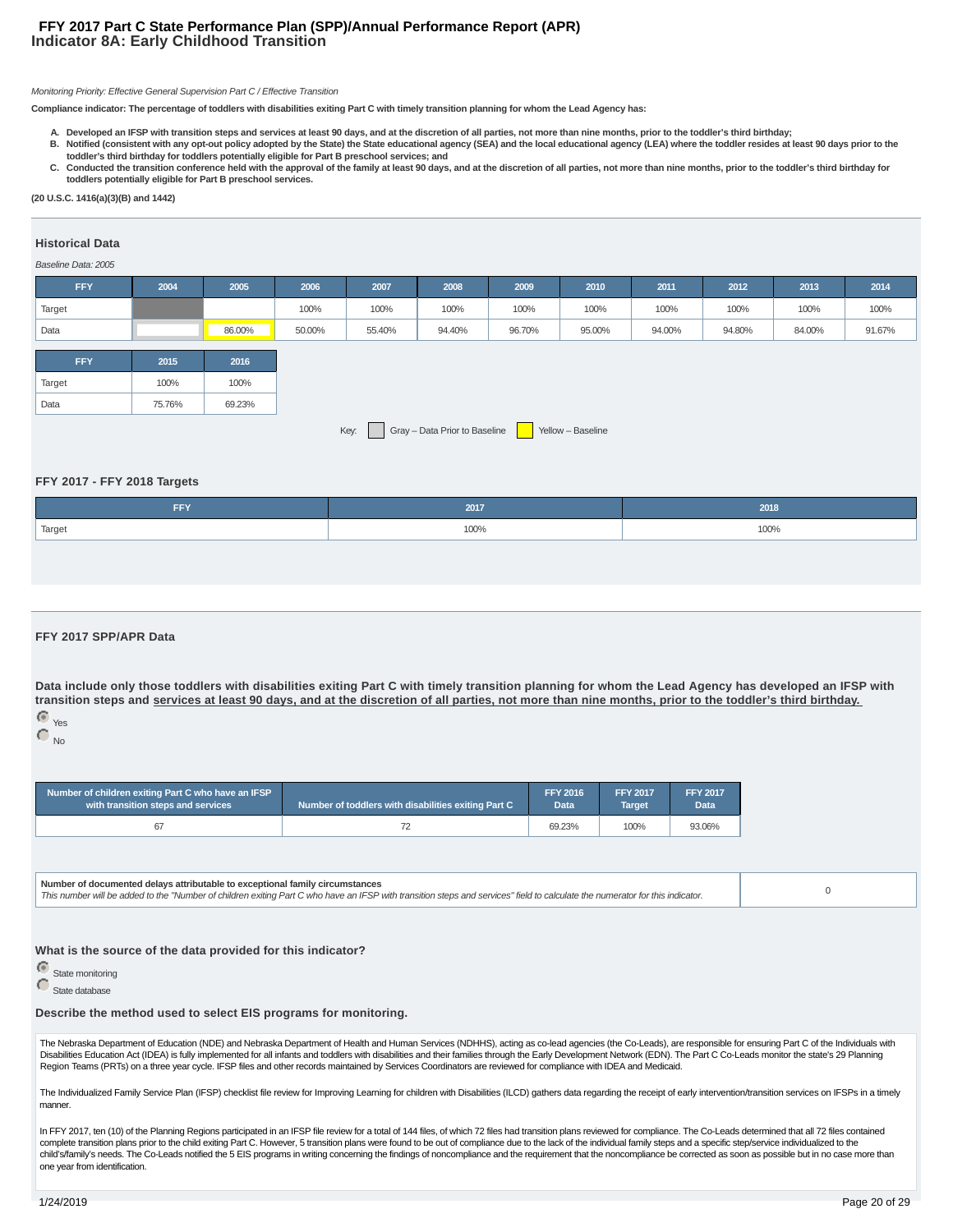### **Actions required in FFY 2016 response**

### none

Note: Any actions required in last year's response table that are related to correction of findings should be responded to on the "Correction of Previous Findings of Noncompliance" page of this indicator. If your State's only actions required in last year's response are related to findings of noncompliance, a text field will not be displayed on this page.

### **Correction of Findings of Noncompliance Identified in FFY 2016**

| Findings of Noncompliance Identified | <b>Findings of Noncompliance Verified as</b><br><b>Corrected Within One Year</b> | <b>Findings of Noncompliance Subsequently</b><br>Corrected | <b>Findings Not Yet Verified as Corrected</b> |
|--------------------------------------|----------------------------------------------------------------------------------|------------------------------------------------------------|-----------------------------------------------|
|                                      |                                                                                  |                                                            |                                               |

### **FFY 2016 Findings of Noncompliance Verified as Corrected**

Describe how the State verified that the source of noncompliance is correctly implementing the regulatory requirements

In each case of noncompliance, the Co-Leads notified the EIS program in writing concerning the finding of noncompliance and the requirement that the noncompliance be corrected as soon as possible, but in no case more than one year from identification. The State verified that each EIS program not in compliance correctly implemented the specific regulatory requirement and ensured that all children exiting Part C received an IFSP with transition steps and services prior to exiting Part C. Each EIS program was required to develop and implement a Corrective Action Plan. In addition, the Co-Leads reviewed different files of children exiting Part C for assurance that compliance was met and the CAP-related processes, as well as specific regulatory requirements were implemented. Within one year of identification each EIS program was found to be in 100% compliance.

### Describe how the State verified that each individual case of noncompliance was corrected

Each EIS program was required to develop and implement a Corrective Action Plan to ensure correction of noncompliance within one year. The Co-Leads monitored the implementation of the Corrective Action Plan. In addition, the Co-Leads reviewed additional files of children exiting Part C for assurance that compliance was met and the CAP-related processes, as well as specific regulatory requirements, were implemented. Within one year of identification each EIS program was found to be in 100% compliance. The requirements and appropriate documentation of transition plans for children exiting Part C will continue to be a training topic to ensure that EIS programs correctly implement the specific regulatory requirements and have strategies in place to ensure compliance. The state has verified that each EIS program was correctly implementing the specific regulatory requirements and ensured that all children, who had not yet exited Part C, were provided with appropriate transition plans documenting all necessary transition steps and services prior to the children exiting Part C.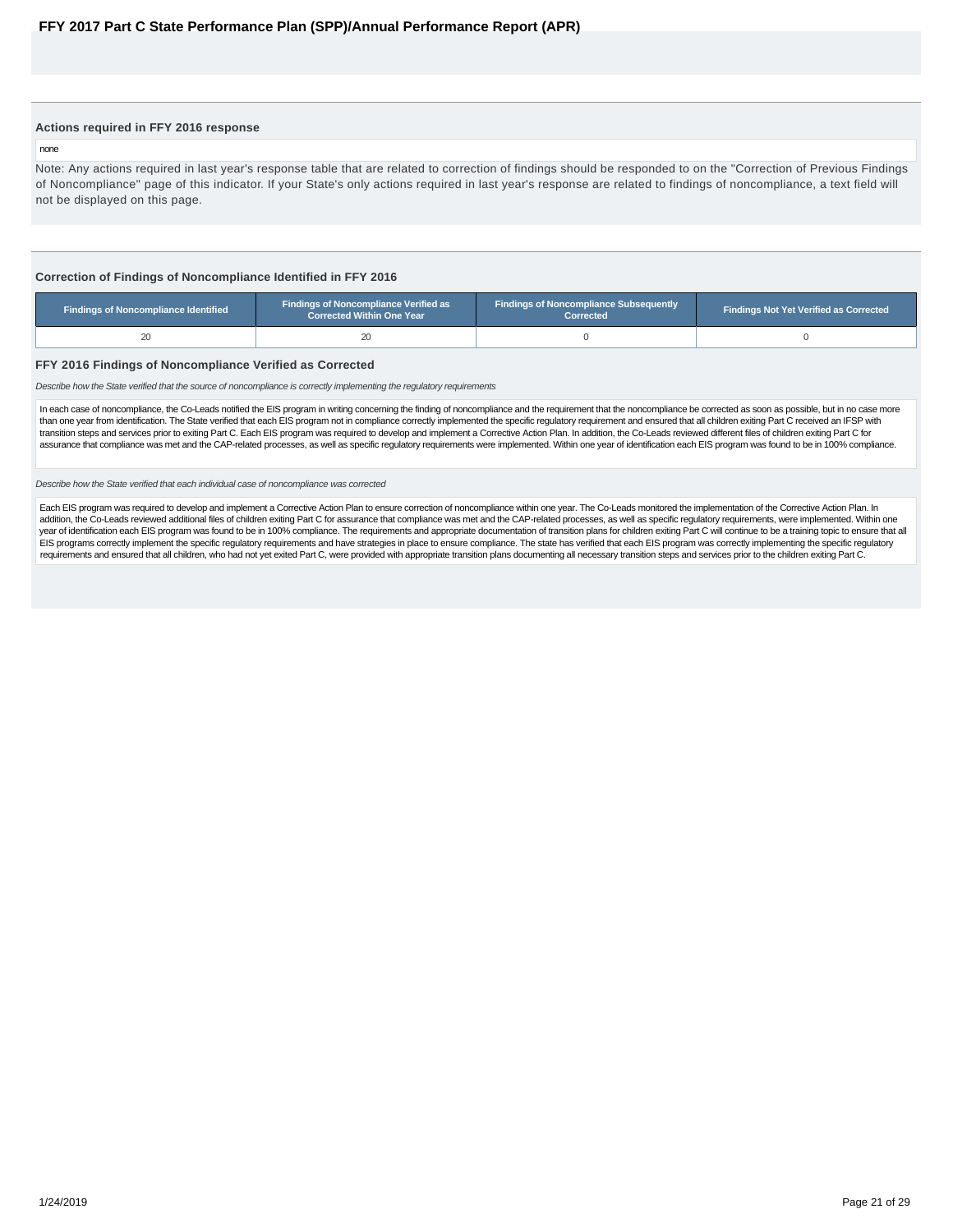# **Indicator 8B: Early Childhood Transition FFY 2017 Part C State Performance Plan (SPP)/Annual Performance Report (APR)**

### Monitoring Priority: Effective General Supervision Part C / Effective Transition

**Compliance indicator: The percentage of toddlers with disabilities exiting Part C with timely transition planning for whom the Lead Agency has:**

- **A. Developed an IFSP with transition steps and services at least 90 days, and at the discretion of all parties, not more than nine months, prior to the toddler's third birthday;**
- **Notified (consistent with any opt-out policy adopted by the State) the State educational agency (SEA) and the local educational agency (LEA) where the toddler resides at least 90 days prior to the B. toddler's third birthday for toddlers potentially eligible for Part B preschool services; and**
- C. Conducted the transition conference held with the approval of the family at least 90 days, and at the discretion of all parties, not more than nine months, prior to the toddler's third birthday for **toddlers potentially eligible for Part B preschool services.**

**(20 U.S.C. 1416(a)(3)(B) and 1442)**

# **Historical Data**

# Baseline Data: 2005

| <b>FFY</b> | 2004 | 2005   | 2006 | 2007 | 2008 | 2009 | 2010 | 2011 | 2012 | 2013 | 2014 |
|------------|------|--------|------|------|------|------|------|------|------|------|------|
| Target     |      |        | 100% | 100% | 100% | 100% | 100% | 100% | 100% | 100% | 100% |
| Data       |      | 86.00% | 100% | 100% | 100% | 100% | 100% | 100% | 100% | 100% | 100% |
| <b>FFY</b> | 2015 | 2016   |      |      |      |      |      |      |      |      |      |
|            |      |        |      |      |      |      |      |      |      |      |      |
| Target     | 100% | 100%   |      |      |      |      |      |      |      |      |      |
|            |      |        |      |      |      |      |      |      |      |      |      |

Key: Gray – Data Prior to Baseline Yellow – Baseline

# **FFY 2017 - FFY 2018 Targets**

| --v    | 2017 | 2018 |
|--------|------|------|
| Target | 100% | 100% |

# **FFY 2017 SPP/APR Data**

# **Data include notification to both the SEA and LEA**

 Yes  $C_{N_0}$ 

| Number of toddlers with disabilities exiting Part C<br>where notification to the SEA and LEA occurred at<br>least 90 days prior to their third birthday for toddlers<br>potentially eligible for Part B preschool services | Number of toddlers with disabilities exiting Part C who<br>were potentially eligible for Part B | <b>FFY 2016</b><br><b>Data</b> | <b>FFY 2017</b><br><b>Target</b> | <b>FFY 2017</b><br><b>Data</b> |
|----------------------------------------------------------------------------------------------------------------------------------------------------------------------------------------------------------------------------|-------------------------------------------------------------------------------------------------|--------------------------------|----------------------------------|--------------------------------|
| 72                                                                                                                                                                                                                         |                                                                                                 | 100%                           | 100%                             | 100%                           |

### **Number of parents who opted out**

| This number will be subtracted from the "Number of toddlers with disabilities exiting Part C who were potentially eligible for Part B" field to calculate the denominator for this |  |
|------------------------------------------------------------------------------------------------------------------------------------------------------------------------------------|--|
| <i>indicator.</i>                                                                                                                                                                  |  |

0

# **Describe the method used to collect these data**

Nebraska uses State Monitoring. The Nebraska Department of Education (NDE) and Nebraska Department of Health and Human Services (NDHHS), acting as co-lead agencies (a.k.a. the Co-Leads), are responsible for ensuring Part C of the Individuals with Disabilities Education Act (IDEA) is fully implemented for all infants and toddlers with disabilities and their families through the Early Development Network (EDN). The Part C Co-Le monitor the state's 29 Planning Region Teams (PRTs) on a three year cycle. In FFY 2017, ten (10) of the Planning Regions participated in an IFSP file review for a total of 144 files, of which 72 files had children exiting who received proper Notification to LEA and SEA as the child was potentially eligible for Part B.

**Do you have a written opt-out policy? No**

### **What is the source of the data provided for this indicator?**

**State monitoring** 

State database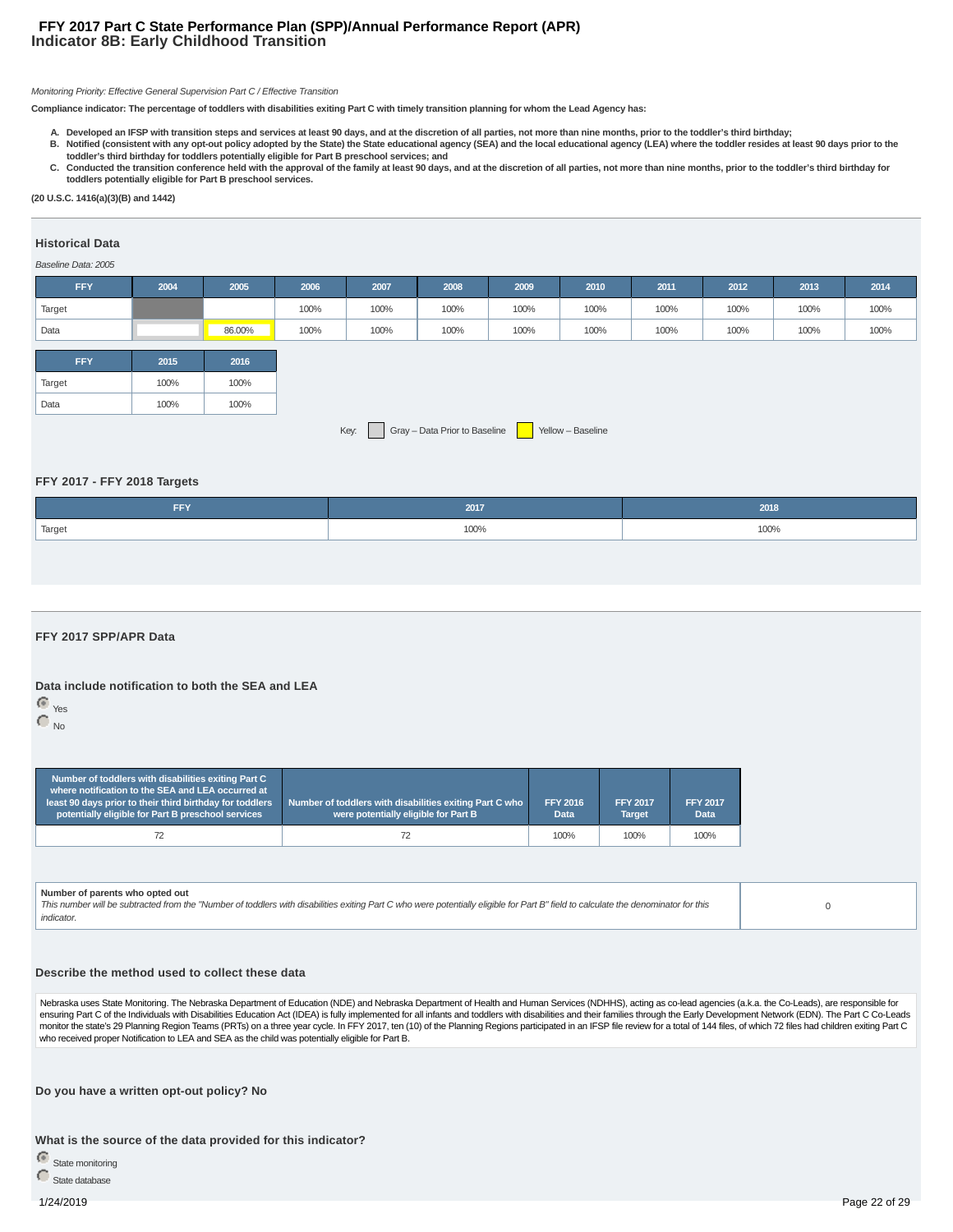# **Describe the method used to select EIS programs for monitoring. FFY 2017 Part C State Performance Plan (SPP)/Annual Performance Report (APR)**

The Nebraska Department of Education (NDE) and Nebraska Department of Health and Human Services (NDHHS), acting as co-lead agencies (the Co-Leads), are responsible for ensuring Part C of the Individuals with Disabilities Education Act (IDEA) is fully implemented for all infants and toddlers with disabilities and their families through the Early Development Network (EDN). The Part C Co-Leads monitor the state's 29 Planning<br>Regi

The Individualized Family Service Plan (IFSP) checklist file review for Improving Learning for children with Disabilities (ILCD) gathers data regarding the timely transition of infants/toddlers from the Part C early interv program.

In FFY 2017, ten (10) of the Planning Regions participated in an IFSP file review for a total of 144 files, of which 72 files had children exiting Part C who received proper Notification to LEA and SEA as the child was pot eligible for Part B.

### **Actions required in FFY 2016 response**

### none

Note: Any actions required in last year's response table that are related to correction of findings should be responded to on the "Correction of Previous Findings of Noncompliance" page of this indicator. If your State's only actions required in last year's response are related to findings of noncompliance, a text field will not be displayed on this page.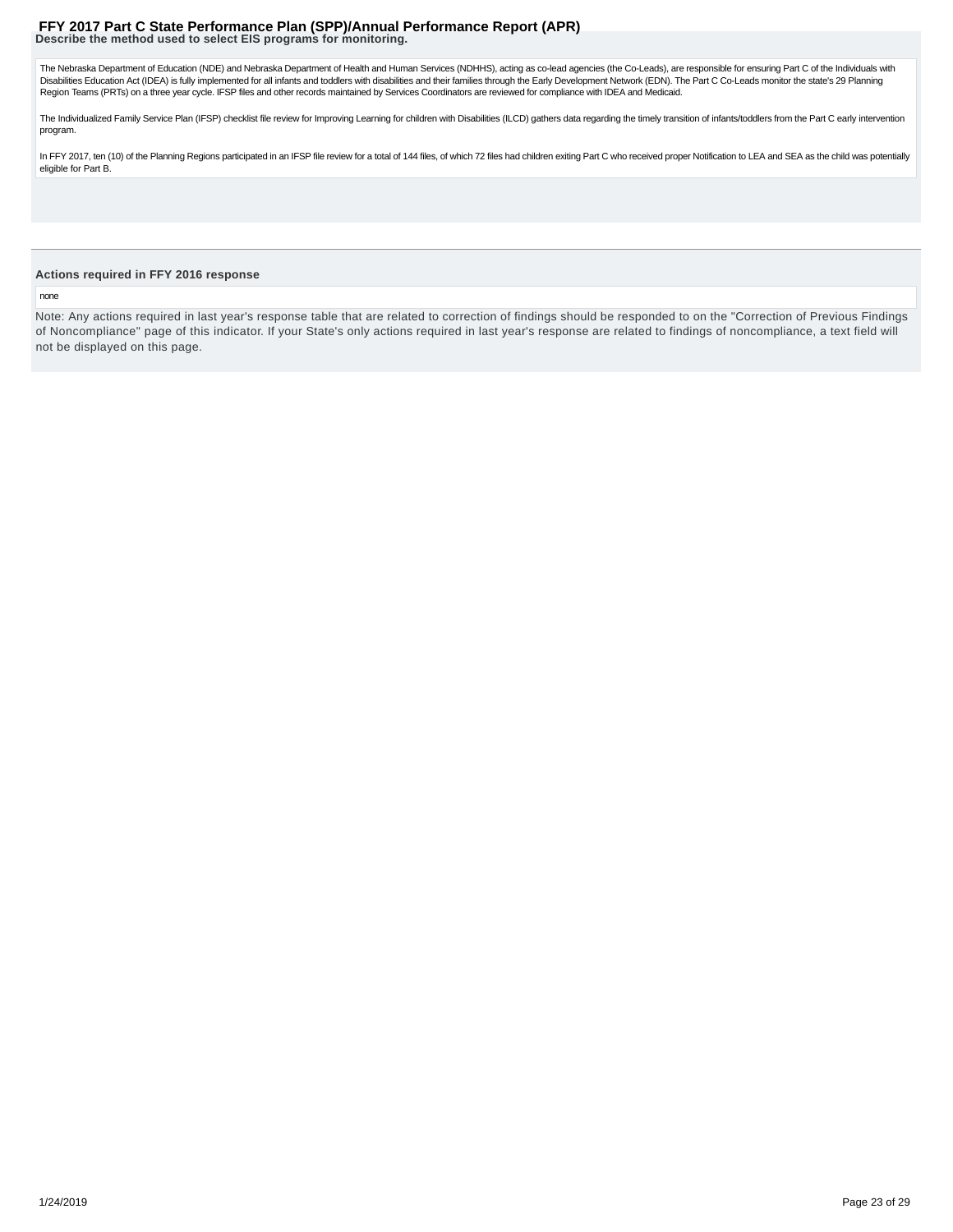# **Indicator 8C: Early Childhood Transition FFY 2017 Part C State Performance Plan (SPP)/Annual Performance Report (APR)**

# Monitoring Priority: Effective General Supervision Part C / Effective Transition

**Compliance indicator: The percentage of toddlers with disabilities exiting Part C with timely transition planning for whom the Lead Agency has:**

- **A. Developed an IFSP with transition steps and services at least 90 days, and at the discretion of all parties, not more than nine months, prior to the toddler's third birthday;**
- **Notified (consistent with any opt-out policy adopted by the State) the State educational agency (SEA) and the local educational agency (LEA) where the toddler resides at least 90 days prior to the B. toddler's third birthday for toddlers potentially eligible for Part B preschool services; and**
- C. Conducted the transition conference held with the approval of the family at least 90 days, and at the discretion of all parties, not more than nine months, prior to the toddler's third birthday for **toddlers potentially eligible for Part B preschool services.**

**(20 U.S.C. 1416(a)(3)(B) and 1442)**

# **Historical Data**

# Baseline Data: 2005

| <b>FFY</b> | 2004   | 2005   | 2006 | 2007 | 2008 | 2009   | 2010                                                 | 2011   | 2012   | 2013   |
|------------|--------|--------|------|------|------|--------|------------------------------------------------------|--------|--------|--------|
| Target     |        |        | 100% | 100% | 100% | 100%   | 100%                                                 | 100%   | 100%   | 100%   |
| Data       |        | 100%   | 100% | 100% | 100% | 95.70% | 95.00%                                               | 84.00% | 93.10% | 92.00% |
|            |        |        |      |      |      |        |                                                      |        |        |        |
| <b>FFY</b> | 2015   | 2016   |      |      |      |        |                                                      |        |        |        |
| Target     | 100%   | 100%   |      |      |      |        |                                                      |        |        |        |
| Data       | 96.97% | 76.92% |      |      |      |        |                                                      |        |        |        |
|            |        |        |      |      |      |        | $\overline{\phantom{a}}$<br>$\overline{\phantom{0}}$ |        |        |        |

Key: Gray – Data Prior to Baseline Yellow – Baseline

# **FFY 2017 - FFY 2018 Targets**

| FFY    | 2017 | 2018 |
|--------|------|------|
| Target | 100% | 100% |
|        |      |      |

# **FFY 2017 SPP/APR Data**

**Data reflect only those toddlers for whom the Lead Agency has conducted the transition conference held with the approval of the family at least 90 days, and at the discretion of all parties, not more than nine months, prior to the toddler's third birthday for toddlers potentially eligible for Part B preschool services**

# Yes  $C_{\text{No}}$

| Number of toddlers with disabilities exiting Part C<br>where the transition conference occurred at least 90<br>days, and at the discretion of all parties at least nine<br>months prior to the toddler's third birthday for<br>toddlers potentially eligible for Part B | Number of toddlers with disabilities exiting Part C who<br>were potentially eligible for Part B | <b>FFY 2016</b><br>Data | <b>FFY 2017</b><br><b>Target</b> | <b>FFY 2017</b><br><b>Data</b> |
|-------------------------------------------------------------------------------------------------------------------------------------------------------------------------------------------------------------------------------------------------------------------------|-------------------------------------------------------------------------------------------------|-------------------------|----------------------------------|--------------------------------|
| 69                                                                                                                                                                                                                                                                      | 72                                                                                              | 76.92%                  | 100%                             | 95.83%                         |

| Number of toddlers for whom the parent did not provide approval for the transition conference<br>This number will be subtracted from the "Number of toddlers with disabilities exiting Part C who were potentially eligible for Part B" field to calculate the denominator for this<br>indicator.                                                                                                                                      |  |
|----------------------------------------------------------------------------------------------------------------------------------------------------------------------------------------------------------------------------------------------------------------------------------------------------------------------------------------------------------------------------------------------------------------------------------------|--|
| Number of documented delays attributable to exceptional family circumstances<br>This number will be added to the "Number of toddlers with disabilities exiting Part C where the transition conference occurred at least 90 days, and at the discretion of all parties<br>at least nine months prior to the toddler's third birthday for toddlers potentially eligible for Part B" field to calculate the numerator for this indicator. |  |

# **What is the source of the data provided for this indicator?**

State monitoring

State database

**Describe the method used to select EIS programs for monitoring.**

The Nebraska Department of Education (NDE) and Nebraska Department of Health and Human Services (NDHHS), acting as co-lead agencies (the Co-Leads), are responsible for ensuring Part C of the Individuals with Disabilities Education Act (IDEA) is fully implemented for all infants and toddlers with disabilities and their families through the Early Development Network (EDN). The Part C Co-Leads monitor the state's 29 Planning<br>Regi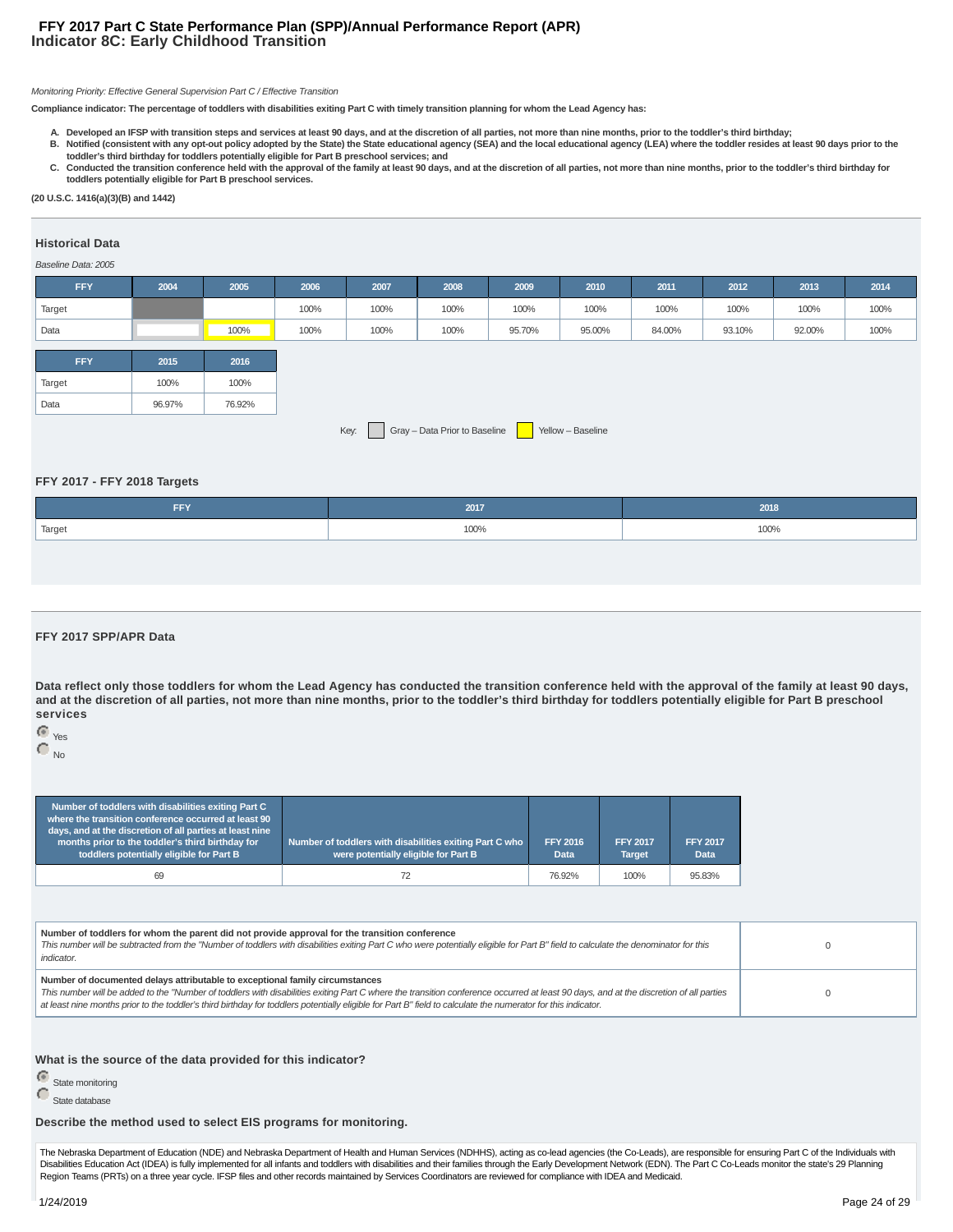FFY 2017 Part C State Performance Plan (SPP)/Annual Performance Report (APR)<br>The Individualized Family Service Plan (IFSP) checklist file review for Improving Learning for children with Disabilities (ILCD) gathers data reg manner.

In FFY 2017, ten (10) of the Planning Regions participated in an IFSP file review for a total of 144 files, of which 72 files had children exiting Part C in which it was required to conduct a transition conference by the t birthday. The Co-Leads notified the 3 EIS programs in writing concerning the findings of noncompliance and the requirement that the noncompliance be corrected as soon as possible but in no case more than one year from identification. The State has verified that the EIS programs are correctly implementing the specific regulatory requirements and have ensured that the child/family received a transition conference and plan, although late, the services listed on the IFSP within a timely manner from the IFSP meeting.

### **Actions required in FFY 2016 response**

none

Note: Any actions required in last year's response table that are related to correction of findings should be responded to on the "Correction of Previous Findings of Noncompliance" page of this indicator. If your State's only actions required in last year's response are related to findings of noncompliance, a text field will not be displayed on this page.

### **Correction of Findings of Noncompliance Identified in FFY 2016**

| <b>Findings of Noncompliance Identified</b> | <b>Findings of Noncompliance Verified as</b><br><b>Corrected Within One Year</b> | <b>Findings of Noncompliance Subsequently</b><br>Corrected | <b>Findings Not Yet Verified as Corrected</b> |  |  |
|---------------------------------------------|----------------------------------------------------------------------------------|------------------------------------------------------------|-----------------------------------------------|--|--|
|                                             |                                                                                  |                                                            |                                               |  |  |

### **FFY 2016 Findings of Noncompliance Verified as Corrected**

Describe how the State verified that the source of noncompliance is correctly implementing the regulatory requirements

The Co-Leads notified each EIS program in writing concerning the finding of noncompliance and the requirement that the noncompliance be corrected as soon as possible, but in no case more than one year from identification. The State verified that each EIS program not in compliance correctly implemented the specific regulatory requirement and ensured that all children exiting Part C received a transition conference and an IFSP with transition steps and services prior to exiting Part C. Each EIS program was required to develop and implement a Corrective Action Plan. In addition, the Co-Leads reviewed different files of children exiting Part C for assurance that compliance was met and the CAP-related processes, as well as specific regulatory requirements were implemented. Within one year of identification each EIS program was found to be in 100% compliance.

### Describe how the State verified that each individual case of noncompliance was corrected

Each EIS program was required to develop and implement a Corrective Action Plan to ensure correction of noncompliance within one year. The Co-Leads monitored the implementation of the Corrective Action Plan. In addition, the Co-Leads reviewed additional files of children exiting Part C for assurance that compliance was met and the CAP-related processes, as well as specific regulatory requirements, were implemented. Within one year of identification each EIS program was found to be in 100% compliance. The requirements of transition conference timelines for children exiting Part C will continue to be a training topic to ensure that all EIS progra correctly implement the specific regulatory requirements and have strategies in plan to ensure compliance. The state has verified that each EIS program is correctly implementing the specific regulatory requirements, as wel as conducted a transition conference and developed a transition plan with appropriate steps and services, prior to the children exiting Part C.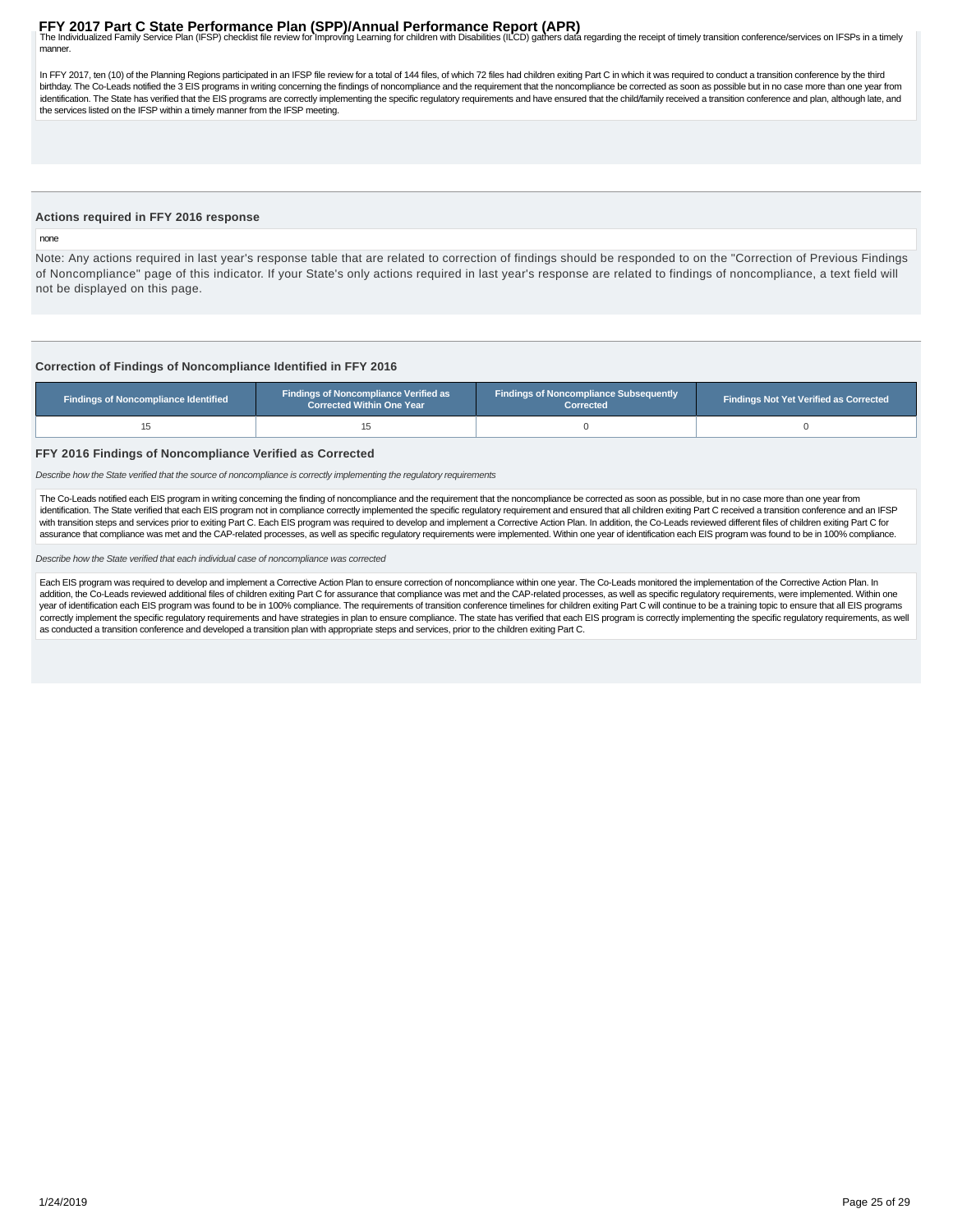# **Indicator 9: Resolution Sessions FFY 2017 Part C State Performance Plan (SPP)/Annual Performance Report (APR)**

Monitoring Priority: Effective General Supervision Part C / General Supervision

Results indicator: Percent of hearing requests that went to resolution sessions that were resolved through resolution session settlement agreements (applicable if Part B due process procedures under<br>section 615 of the IDEA

# **(20 U.S.C. 1416(a)(3)(B) and 1442)**

| <b>Historical Data</b><br>Baseline Data: |      |      |      |      |                                                                         |      |      |      |      |      |      |
|------------------------------------------|------|------|------|------|-------------------------------------------------------------------------|------|------|------|------|------|------|
| <b>FFY</b>                               | 2004 | 2005 | 2006 | 2007 | 2008                                                                    | 2009 | 2010 | 2011 | 2012 | 2013 | 2014 |
| Target $\geq$                            |      |      |      |      |                                                                         |      |      |      |      |      |      |
| Data                                     |      |      |      |      |                                                                         |      |      |      |      |      |      |
| <b>FFY</b>                               | 2015 | 2016 |      |      |                                                                         |      |      |      |      |      |      |
| Target $\geq$                            |      |      |      |      |                                                                         |      |      |      |      |      |      |
| Data                                     |      |      |      |      |                                                                         |      |      |      |      |      |      |
|                                          |      |      |      |      | Key: Gray - Data Prior to Baseline Yellow - Baseline Blue - Data Update |      |      |      |      |      |      |

# **FFY 2017 - FFY 2018 Targets**

| FFY                                       | 2017 | 2018 |  |  |  |  |  |  |  |
|-------------------------------------------|------|------|--|--|--|--|--|--|--|
| Target $\geq$                             |      |      |  |  |  |  |  |  |  |
|                                           | Key: |      |  |  |  |  |  |  |  |
|                                           |      |      |  |  |  |  |  |  |  |
| Targets: Description of Stakeholder Input |      |      |  |  |  |  |  |  |  |
|                                           |      |      |  |  |  |  |  |  |  |
|                                           |      |      |  |  |  |  |  |  |  |
|                                           |      |      |  |  |  |  |  |  |  |
|                                           |      |      |  |  |  |  |  |  |  |

# **Actions required in FFY 2016 response**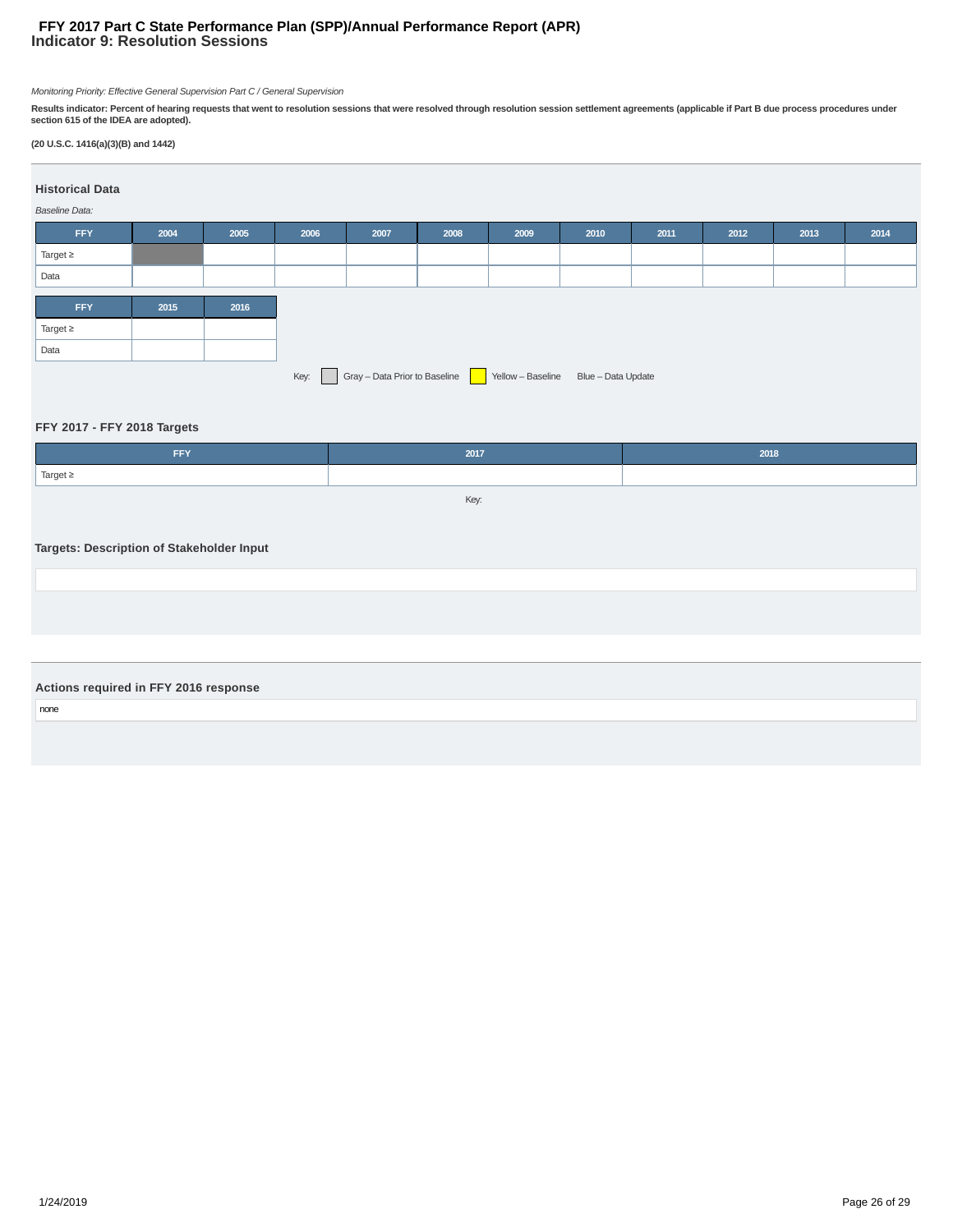# **Indicator 10: Mediation FFY 2017 Part C State Performance Plan (SPP)/Annual Performance Report (APR)**

Monitoring Priority: Effective General Supervision Part C / General Supervision

**Results indicator: Percent of mediations held that resulted in mediation agreements.**

# **(20 U.S.C. 1416(a)(3)(B) and 1442)**

| <b>Historical Data</b> |      |      |      |      |      |      |                                                 |                    |      |      |
|------------------------|------|------|------|------|------|------|-------------------------------------------------|--------------------|------|------|
|                        |      |      |      |      |      |      |                                                 |                    |      |      |
| Baseline Data: 2005    |      |      |      |      |      |      |                                                 |                    |      |      |
| <b>FFY</b>             | 2004 | 2005 | 2006 | 2007 | 2008 | 2009 | 2010                                            | 2011               | 2012 | 2013 |
| Target $\geq$          |      |      |      |      |      |      |                                                 |                    |      |      |
| Data                   |      |      |      |      |      |      |                                                 |                    |      |      |
|                        |      |      |      |      |      |      |                                                 |                    |      |      |
| <b>FFY</b>             | 2015 | 2016 |      |      |      |      |                                                 |                    |      |      |
| Target $\geq$          |      |      |      |      |      |      |                                                 |                    |      |      |
| Data                   |      |      |      |      |      |      |                                                 |                    |      |      |
|                        |      |      | Key: |      |      |      | Gray - Data Prior to Baseline Yellow - Baseline | Blue - Data Update |      |      |
|                        |      |      |      |      |      |      |                                                 |                    |      |      |

# **FFY 2017 - FFY 2018 Targets**

| FFY                                       | 2017 | 2018 |  |  |  |  |  |  |
|-------------------------------------------|------|------|--|--|--|--|--|--|
| Target $\geq$                             |      |      |  |  |  |  |  |  |
|                                           | Key: |      |  |  |  |  |  |  |
|                                           |      |      |  |  |  |  |  |  |
| Targets: Description of Stakeholder Input |      |      |  |  |  |  |  |  |
|                                           |      |      |  |  |  |  |  |  |
|                                           |      |      |  |  |  |  |  |  |
|                                           |      |      |  |  |  |  |  |  |
|                                           |      |      |  |  |  |  |  |  |

# **Actions required in FFY 2016 response**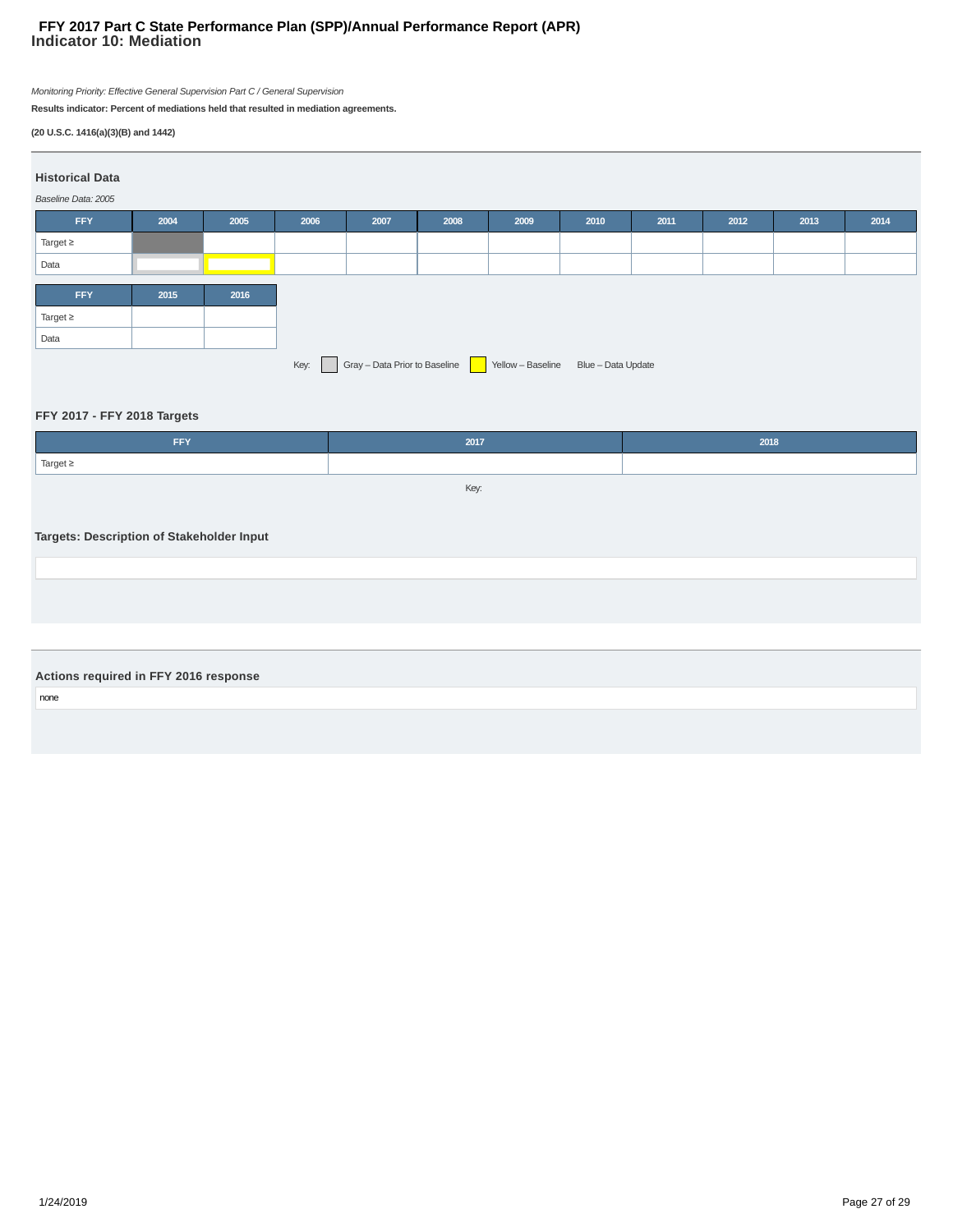# **Indicator 11: State Systemic Improvement Plan FFY 2017 Part C State Performance Plan (SPP)/Annual Performance Report (APR)**

# Monitoring Priority: General Supervision

**Results indicator: The State's SPP/APR includes a State Systemic Improvement Plan (SSIP) that meets the requirements set forth for this indicator.** Indicator 4



# **FFY 2018 Target**

| <b>FFY</b> | 2018 |  |
|------------|------|--|
| Target     |      |  |
| Key:       |      |  |

### **Description of Measure**

**Targets: Description of Stakeholder Input**

# **Overview**

### **Data Analysis**

A description of how the State identified and analyzed key data, including data from SPP/APR indicators, 618 data collections, and other available data as applicable, to: (1) select the State-identified Measurable Result(s Infants and Toddlers with Disabilities and their Families, and (2) identify root causes contributing to low performance. The description must include information about how the data were disaggregated by multiple variables EIS program and/or EIS provider, geographic region, race/ethnicity, socioeconomic status, gender, etc.) As part of its data analysis, the State should also consider compliance data and whether those data present potential barriers to improvement. In addition, if the State identifies any concerns about the quality of the data, the description must include how the State will address these concerns. Finally, if additional data are needed, the should include the methods and timelines to collect and analyze the additional data.

### **Analysis of State Infrastructure to Support Improvement and Build Capacity**

A description of how the State analyzed the capacity of its current infrastructure to support improvement and build capacity in EIS programs and/or EIS providers to implement, scale up, and sustain the use of evidence-base practices to improve results for infants and toddlers with disabilities and their families. State systems that make up its infrastructure include, at a minimum: governance, fiscal, quality standards, professional developme technical assistance, and accountability/monitoring. The description must include current strengths of the systems, the extent the systems are coordinated, and areas for improvement of functioning within and across the sys The State must also identify current State-level improvement plans and other early learning initiatives, such as Race to the Top-Early Learning Challenge and the Home Visiting program and describe the extent that these new initiatives are aligned, and how they are, or could be, integrated with, the SSIP. Finally, the State should identify representatives (e.g., offices, agencies, positions, individuals, and other stakeholders) that were invo developing Phase I of the SSIP and that will be involved in developing and implementing Phase II of the SSIP.

**State-identified Measurable Result(s) for Infants and Toddlers with Disabilities and Their Families**

A statement of the result(s) the State intends to achieve through the implementation of the SSIP. The State-identified Measurable Result(s) for Infants and Toddlers with Disabilities and their Families must be aligned to a SPP/APR indicator or a component of an SPP/APR indicator. The State-identified Measurable Result(s) for Infants and Toddlers with Disabilities and their Families must be clearly based on the Data and State Infrastructure